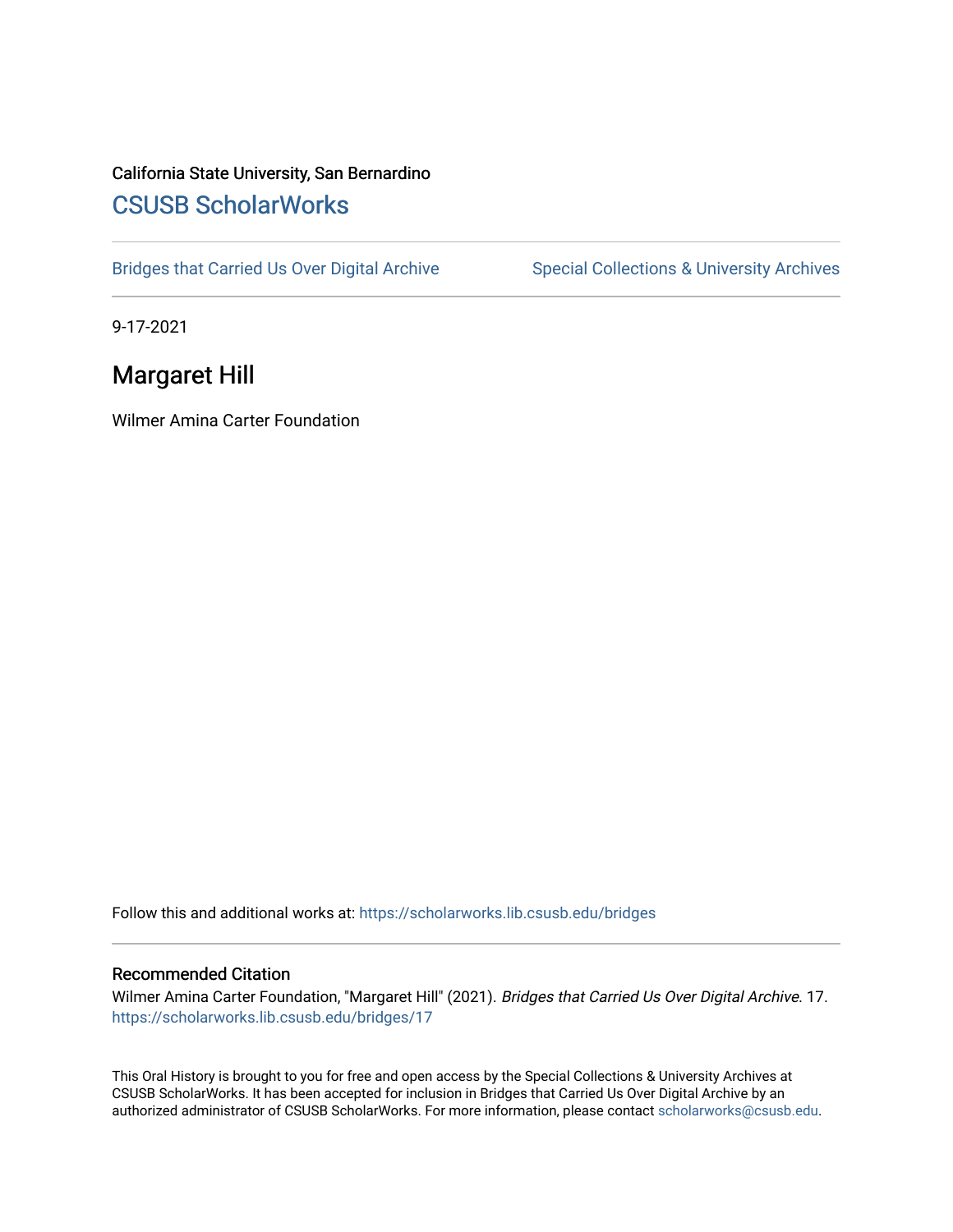# Bridges that Carried Us Over Project

Interview Summary

**Interviewee:** Margaret Hill

**Interviewer:** Jennifer Tilton

**Interview Date:** September 17, 2021

**Interview Location:**

Highland, CA

**Interview Summary completed by**: Jennifer Tilton

#### **Description:**

Margaret Hill talks about growing up in segregated Virginia and with civil rights sit-ins while she attended Norfolk State College. She discusses her move to San Bernardino where her brother worked at Norton and lived with his family lived, her first impressions of San Bernardino as a still somewhat rural community; and her experience with racial segregation in housing in the city. She shares stories about her job at Operation Second Chance and working with Frances Grice and details Frances Grice's important contributions to youth empowerment, job training and school integration. She discusses the Black community's response to Mayor Al Ballard after his resistance to integrating the fire department and after he discussed arming fire trucks after the riots, and shares her memories of working elect Bob Holcomb for Mayor and how he supported Operation Second Chance. She discusses France Grice's leadership in the fight for racial integration in San Bernardino schools, in helping San Bernardino win All American City and in working to alleviate poverty as part of the Dependency Prevention Commission's work in the War on Poverty. She talks about her time as a teacher at San Bernardino High school in the 1970s where she served as an advisor for the BSU, her work as an administrator with San Bernardino city and county schools, and her decision to run for the San Bernardino School Board where she served from 2011 until she passed in December 2021.

## **Subject Topic:**

Civil Rights Movement, Fraces Grice, School Desegregation, Operation Second Chance, San Bernardino County schools, Mayor Holcomb, White flight, Al Ballard, youth leadership, Wesley Jefferson, Bob Holcomb, Al Ballard, Black Lives Matter protests

#### **Spatial Coverage:**

| Name of Site (if relevant)          | <b>General Location/Address</b> |
|-------------------------------------|---------------------------------|
| Operation Second Chance office 1970 | Mount Vernon and 16th street    |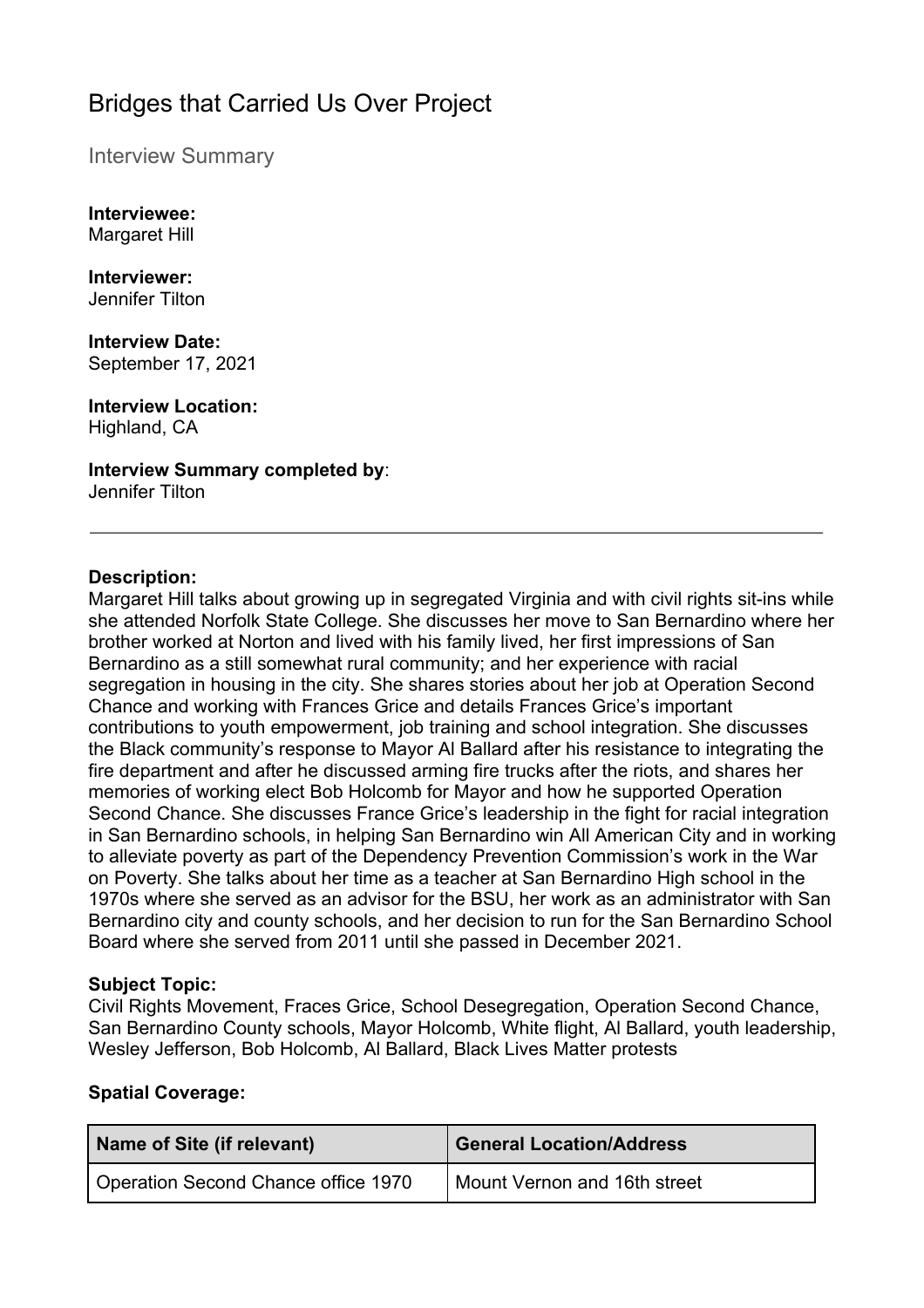| Margaret Hill First Home in SB      | State and Nolan in Muscoy  |
|-------------------------------------|----------------------------|
| Nice Apartments where moved in 1970 | <b>Highland and Arden</b>  |
| <b>Kennedy Beauty Supply</b>        | 16th and Mount Vernon      |
| Operation Second Chance in 1970     | 16th and Mount Vernon      |
| Valerie Ludlum Pope Boutique        | Mount Vernon south of 16th |

## **Temporal Coverage:**

1950s - present

## **Key Events:**

- Civil Rights Movement
- San Bernardino desegregation case
- San Bernardino winning All American City
- San Bernardino School Board Candidacy 2011

## **Key Organizations:**

- Norfolk State College
- Operation Second Chance
- TRW
- Dependency Prevention Commission
- San Bernardino High School, Black Student Union
- The Usherettes, San Bernardino City School Board
- Westside Clubs including: Penguin, Crazy Cow, Top Hat, and Geri's Velvet Lounge

## **Interview Index:**

| <b>Media</b><br><b>Format</b> | Time<br>(hh:mm:ss) | <b>Topic Discussed</b>                                                                           |
|-------------------------------|--------------------|--------------------------------------------------------------------------------------------------|
| Digital Video                 | 00:00:00           | Growing up in Virginia                                                                           |
| Digital Video                 | 00:02:21           | Moving to San Bernardino                                                                         |
| Digital Video                 | 00:04:23           | Participating in sit ins at Norfolk State College &<br>experiences with segregation in the south |
| Digital Video                 | 00:08:58           | First impressions of San Bernardino                                                              |
| Digital Video                 | 00:12:07           | Experiences with housing discrimination in San<br>Bernardino                                     |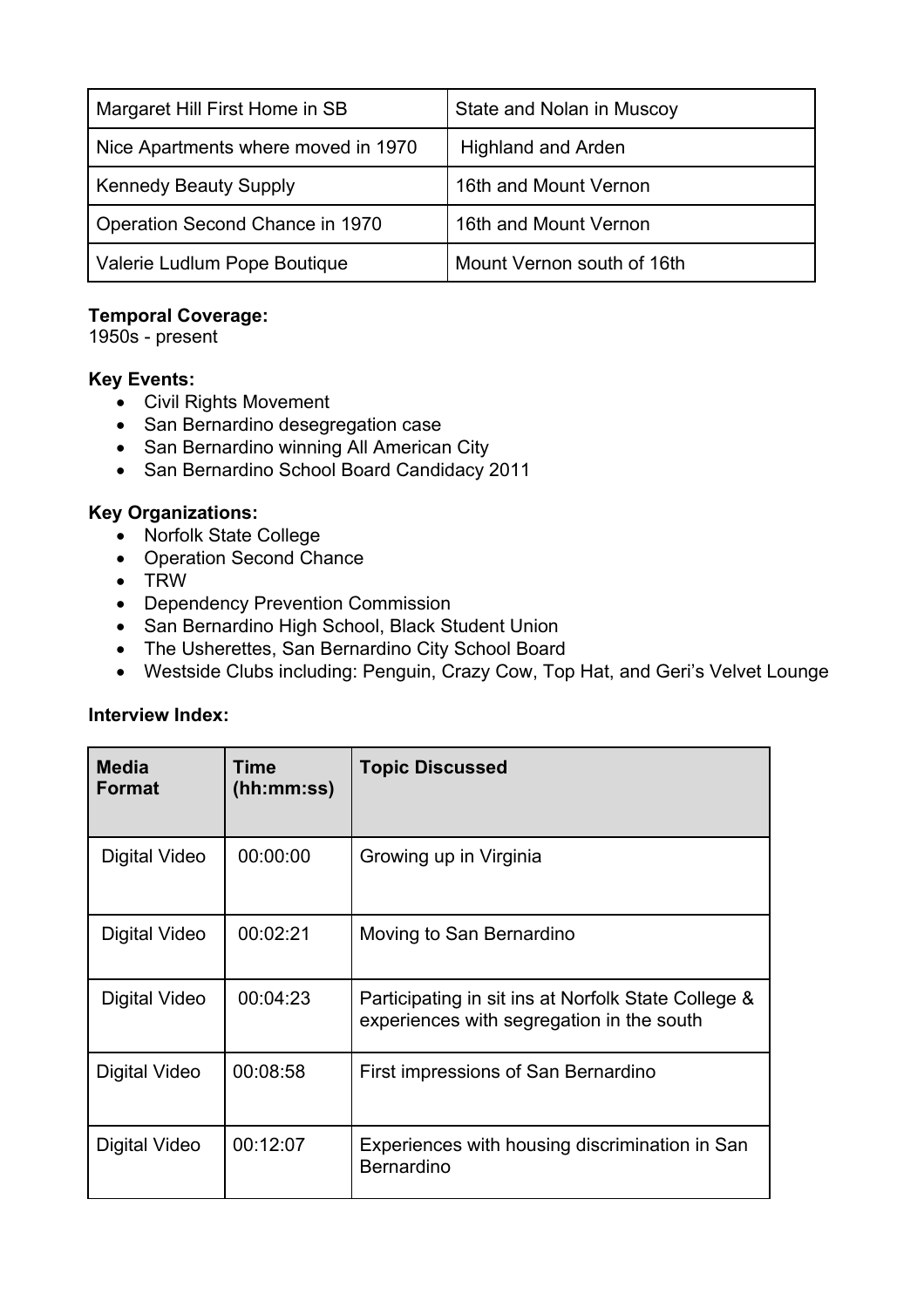| Digital Video        | 00:15:49 | <b>Working at Operation Second Chance</b>                                                     |
|----------------------|----------|-----------------------------------------------------------------------------------------------|
| Digital Video        | 00:21:17 | Mayor Bob Holcomb and Al Ballard                                                              |
| <b>Digital Video</b> | 00:24:07 | Frances Grice work with youth development and<br>school integration                           |
| Digital Video        | 00:35:53 | Dependency Prevention Commission and anti-<br>poverty work                                    |
| Digital Video        | 00:39:32 | Frances Grice's contributions: San Bernardino<br>All American City, Bob Holcomb school naming |
| <b>Digital Video</b> | 00:49:57 | Working at San Bernardino High School 71-78,<br><b>BSU</b>                                    |
| <b>Digital Video</b> | 00:53:44 | Running for San Bernardino School Board                                                       |
| Digital Video        | 01:07:25 | <b>Contributions on the School Board</b>                                                      |
| Digital Video        | 01:13:50 | Reflecting on protest and pandemic in 2021                                                    |

**Full interview transcript can be found below.**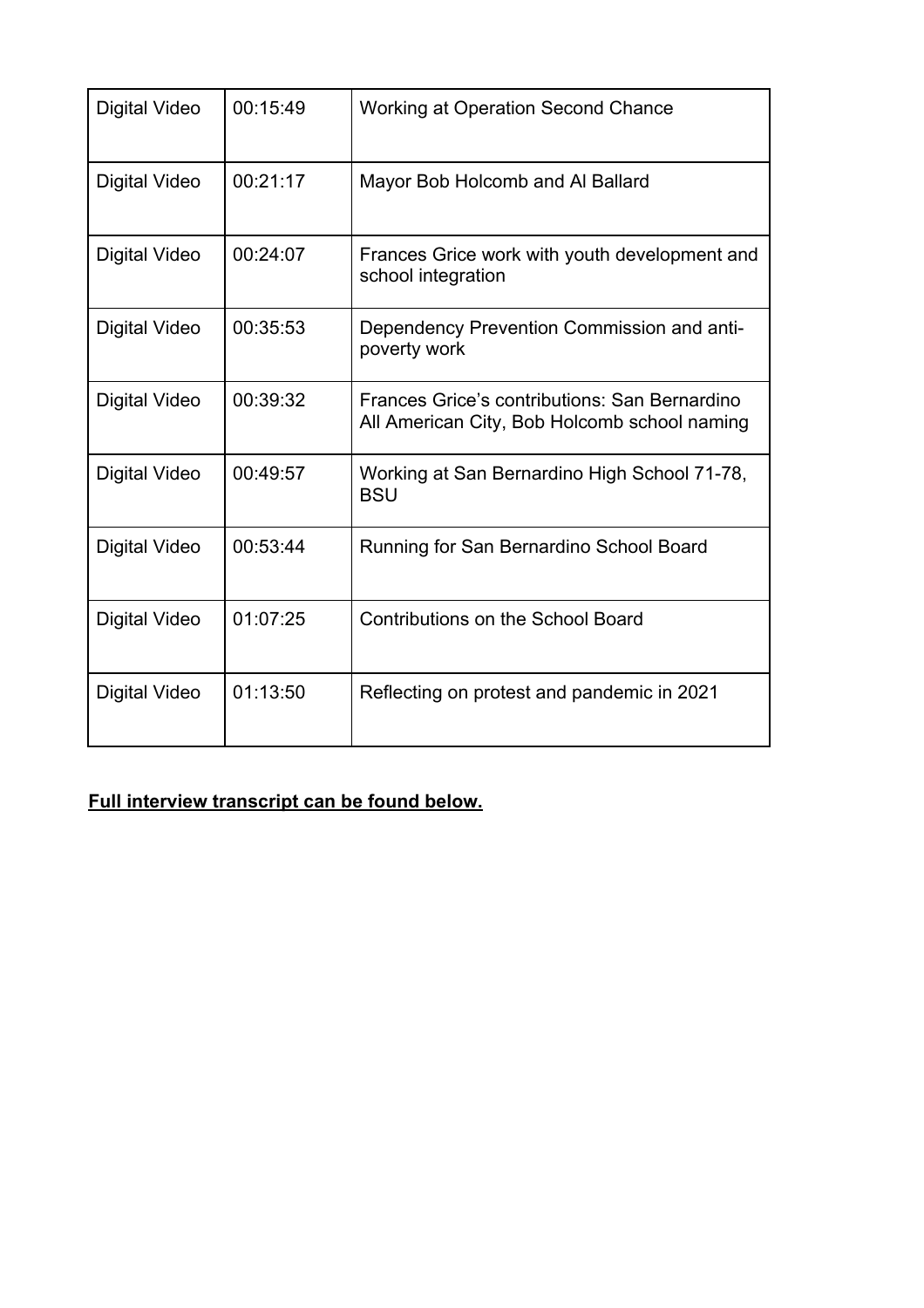## Interview Transcript

#### **Start of Interview:**

[00:00:00]

**Jen Tilton** [00:00:00] I'm here today interviewing Margaret Hill for the Bridges that Carried Us Over Archive. And thank you so much for having us today. So we wanted to start by just having you tell us a little bit about where you were born and raised and how you think your childhood maybe influenced the community leader you became.

**Margaret Hill** [00:00:26] OK, well, I was born in the state of Virginia. My parents were sharecroppers, so I was raised on a farm until our house burned down when I was in high school, they just started high school and they go to the ninth grade. So we moved to the little township of about twenty seven hundred people and went to a two room schoolhouse, from the 1st through the seventh grade. My high school was eight through 11th, graduated at age 16, enrolled at Norfolk State College at the time. But now is Norfolk State University and. When I finished there, I, while I was there, I had a few part time jobs to pay my way to school for the most part, so I worked as a Car hop at a drive restaurant. I worked in a beauty parlor as a shampoo girl. I worked in real estate as a clerk. Then I got my first real job when I got out because it was that was in the late 50s and early 60s. And that part of town was totally segregated. So they were looking for black bank tellers. And I was hired to be a bank teller. It is my understanding, although I haven't found any place in writing that I was the first black bank teller in the state of Virginia, but I can't prove it. So that's why I say I heard.

**Margaret Hill** [00:02:21] So from there, I worked at the bank, then I worked for civil service during that period of time, I got married, decided we weren't good for each other. So I moved to California and I moved here because I had a brother here who had just retired from Edwards Airforce Base Victorville, but he was assistant fire chief at Norton. I had another brother who was up north at Presidio and I didn't know where I wanted to stay. So I came here first. Seventy some degrees when I got here in December and I said, I'm not sure this is the place for me. So I went up north right after Christmas and it rained ten days. I was there and I knew I didn't want the rain. And what happened to make the decision when I was up north. My brother got his orders to go to Anchorage, Alaska, and I knew I didn't want any more snow in my life. So I came back here. Start applying for jobs. And and all this took only like a couple of weeks because in January of 1970 and I came out December the 19th of 1969, January 1970, I applied for a position at Operation Second Chance and got it, you know, when I went there as a secretary.

**Jen Tilton** [00:03:52] Before we dig into Operation Second Chance, you know, a lot of people, including myself, wasn't alive in the time of the 1960s. And so I wonder, even before you moved here, when you were back in Virginia, what are your memories of the civil rights movement as it started to bubble up? What did what was that like for you as a young adult watching? What did you see?

**Margaret Hill**  $[00:04:15]$  What was more than watching? I participated in sit ins and demonstrations.

**Jen Tilton** [00:04:20] Tell me about it.

**Margaret Hill** [00:04:23] The one I remember the most was the day we went to WT Grant, which was like the Woolworth. And, you know, when it was the seat that became empty,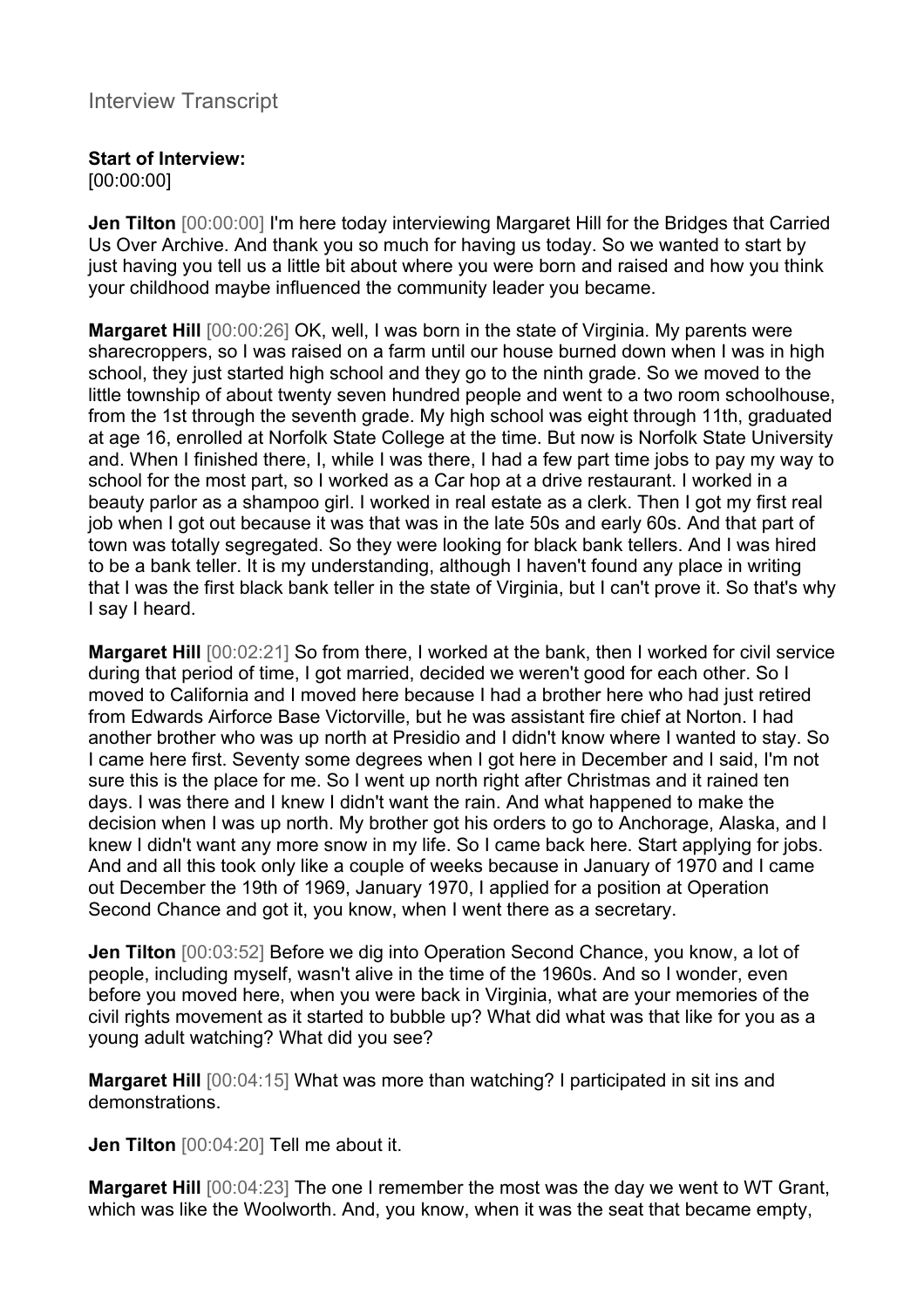we would take the seat even though we knew we would not get served. And while I was getting on the seat, man pushed me and I hit the floor. But we were also taught to be nonviolent. So you just get up and wait for the next, you know, seat, well, that didn't last long for me because I was embarrassed when I hit the floor. So I participated in that. The other thing I participated in was going into stores that originally had not served blacks. And so there would be a group of us out in college and that first year college and we would. There was a young man who was Italian Black that he looked more Italian than Black. So no one questioned him and he would go to one of the stores, open the door wide, and we would run in. And and the sad part about that, he did get hurt, I think, when somebody here, I think it bothered his back. And so I did that type of participation, you know, in sit ins and things of that nature.

**Jen Tilton** [00:05:43] How did you get into doing that in college? Like what? What got you motivated to actually act?

**Margaret Hill** [00:05:49] I mean, you know, I have no idea. I have no idea. I don't remember going to a meeting or anything. I just think that people say this is something we need to do to to integrate. But one of the things that had bothered me the most about that was, when I was in school, you know, we were going to stores in my little town and we couldn't try on shoes unless we had socks on. We couldn't try on sandals at all. They wouldn't let Blacks try on shoes if your feet actually made contact with the material, you couldn't try on a hat. You looked at it and you bought it as is. And I remember going in the store seeing the dress I liked and I couldn't try on the dress. At least, you know, you just have to buy it. So I had already witnessed those types of things when I was a teenager. So it wasn't hard for me to get involved, you know, trying to right that type of a wrong. Yeah, yeah, yeah. And I remember when and I never at the time I didn't know, but it was Saturdays when we would go into town and if we were walking on the sidewalk and whites were coming, we had to get in the street. You know, I remember all of that and I remember my mom and dad saying, "When you see people, you speak to them." So I would speak, even though they wouldn't speak back, but, you know, but we would just, you know, just say we know you need to speak to folks. And so I can remember, you know, those types of things. Or going into the... I don't know if it was Greyhound and Trailways or just Trailways bus, but bus station. But you had the whites and you had your colored section. And of course, I don't know what was in the white section, but I know in our section you had to pay to use the restroom, restroom weren't free. And what we would do because if we were, you know, two or three of us, we would just it was like a nickel, but a nickel was a lot in 1957 to 1958. But one person would pay you look around, make sure nobody's watching you and you let somebody else in and things so, you know, so all of those and, uh, it's just, uh, you know, strategies were just there. And I think I remembered all of those. So when I get... I don't think my mom would have approved of anything I did when I was in college with the sit-ins. But, uh, since I was away from home, I just thought, you know, here's my chance to do do my just. Yeah. And so, yeah, that's what I did.

**Jen Tilton** [00:08:46] And so when you came up to San Bernardino, what was it like to arrive in San Bernardino? What did you kind of hope for out here and what are your first memories of the city?

**Margaret Hill** [00:08:58] When I first got here, I remember my brother, sister in law and their three year old picking me up at the bus station because I came out here by bus and as we were going to their house and they lived on State Street, which was not the greatest area still. And what do you remember, State and Nolan someplace in that area. And they said what people consider is the ghetto. Well, I just came out of Norfolk where I said this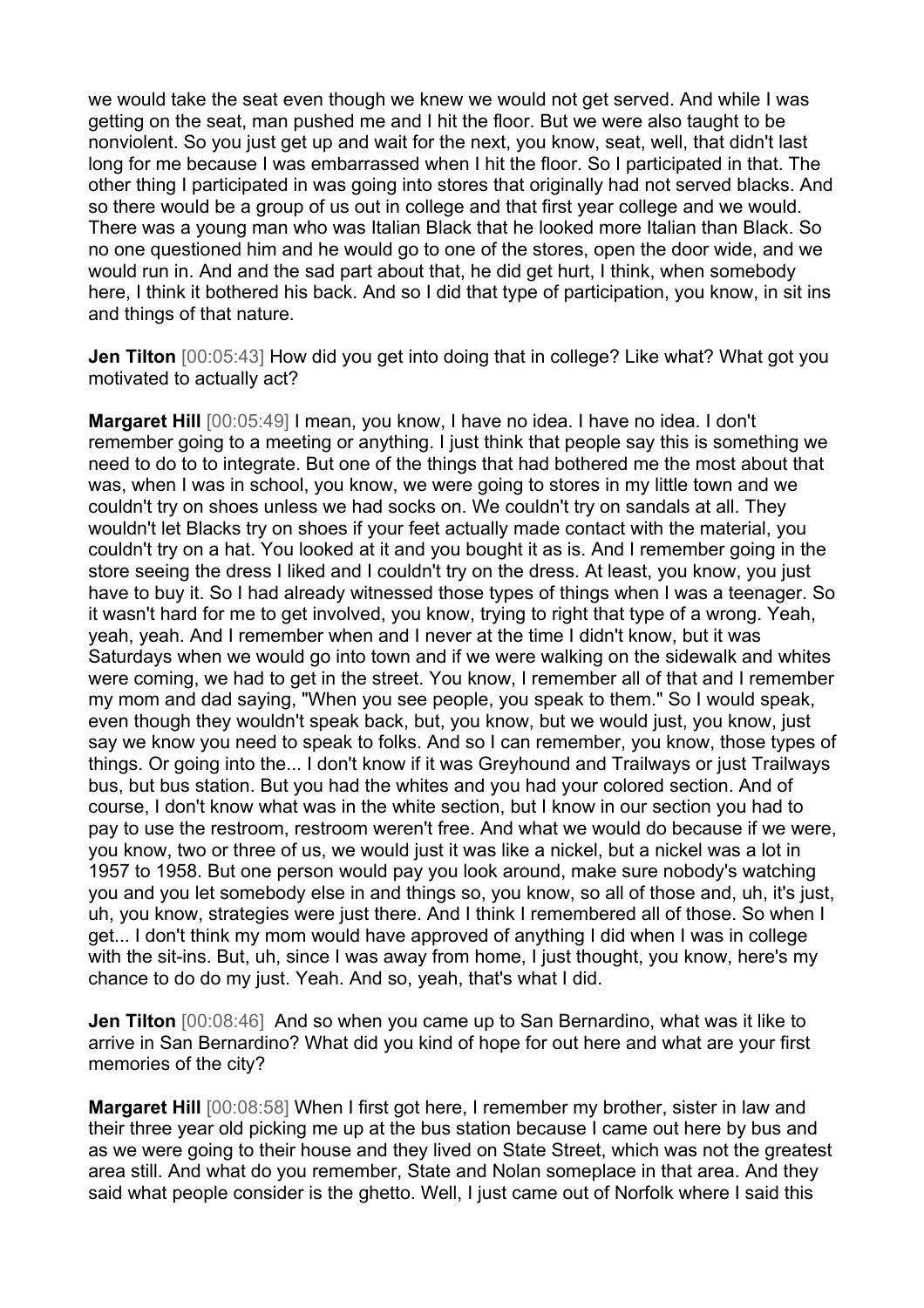would be middle class in Norfolk. And so that was my first impression. What people thought ghetto? I say, you don't know ghetto. And so I just I just liked the open land, the open areas. And so my impression was I still wasn't sure where I wanted to because I was still focused on the heat. But then when I got to San Francisco and it was it was altogether different culture and everything else. So it didn't it didn't bother me that much to have to move, you know, back here because it was more country like where I came from and then the Bay Area. So I was able to really adjust and assimilate.

**Jen Tilton** [00:10:20] Now it doesn't seem so country now. So what made it feel country then?

**Margaret Hill** [00:10:26] I think because of the, open areas that we had, the one I mean, there was some cars, but I can remember driving through the grapevines to get to the airport in Ontario, you know, so there weren't all those houses out there. So I think I think that was it because, you know, it didn't seem like people were on top of each other. And I don't remember that many apartments around or anything. Yeah. And and you didn't have a lot of freeways, you know, like you did back east and it was just more of a cozy environment.

**Jen Tilton** [00:11:10] Yeah. And so where did you live. So you live with your brother?

**Margaret Hill** [00:11:14] At first I live with my brother in Moscoy.

**Jen Tilton** [00:11:17] In Moscoy.

**Margaret Hill**  $[00:11:17]$  Um, and after I was here about two months, my ex found out where I was and he came out and didn't call until he got to Barstow and never heard of Barstow six in the morning. And I asked my sister in law, "Where is Barstow?" She said, "about 80 miles from here." I said, "what?" So he came out and we gave it another try. So at that time, we moved to, uh, we stayed with them for maybe a week or two. And then we moved into the apartments right off the Highland had Highland and Arden, so we stayed there for a while. Those were probably the best apartments in San Bernardino at that time. And we stayed there for a while.

**Jen Tilton** [00:12:07] And was it easy to find housing back then? I mean, I hear I've heard some stories about some racial segregation in the housing and kind of that it was harder to find apartments and homes sometimes for folks.

**Margaret Hill** [00:12:18] The only time I had a problem with that was when I was teaching at San Bernardino High School and they had built a nice apartment complex not too far from the school. And I was having at that time, I was living on the Bench, which is right off of Foothill and Mesa. And I would I knew I was on the verge of separating again. And I just happened to see these apartments. And I said, well, I don't have to worry about traveling anything if I can get there. So I went over and I went to the management area and the manager said, this guy, middle aged guy, came out and I said, "I just want to know if you have any vacant apartments." He said, "no, we don't have any vacant apartments." And I said, "well do you anticipate some soon?" "No, we don't anticipate any soon." You know, very brief, very blunt. And I said, well, the reason I was asking, I said I was looking for a place. So I put my name, where I worked because I was a teacher at San Bernardino High and my phone number. So when I got home, he had called me to say that he discovered they did have a place. I mean, I knew why he told me, you know, he didn't have any place.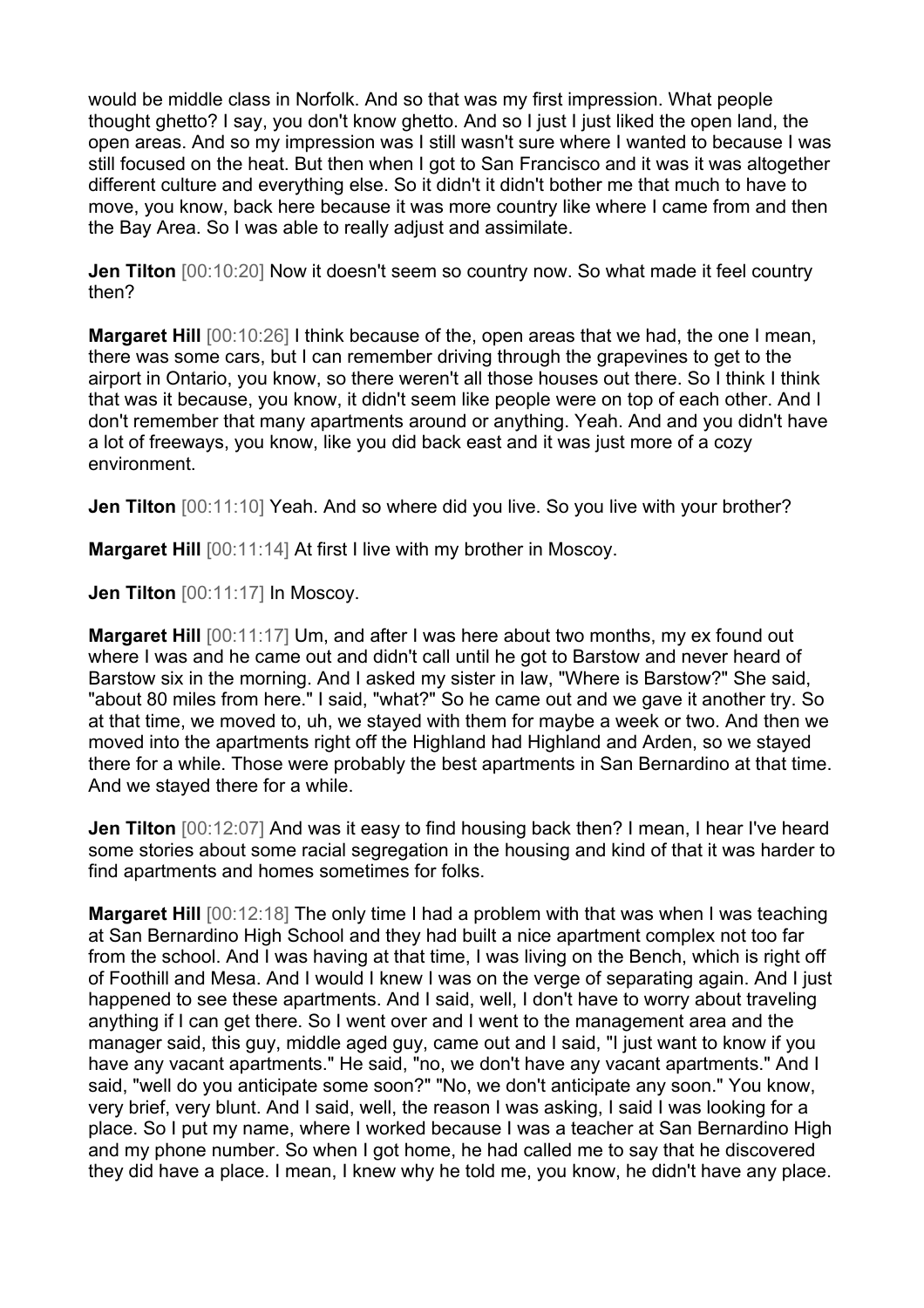And I said, you know, thank you. Have someone look at my other options, you know, so. Right. So that that was the only problem.

**Margaret Hill**  $[00:14:02]$  Now, the other thing, when I get ready to buy my first house, which was which was with my ex, we. There were certain areas they wouldn't show us, we would go and realize, and they said, "No, you don't want to live over there." You know? I mean, I ain't know why then. But it didn't take long to figure out. Yeah. And they wouldn't even bring us to Del Rosa or Highland, you know. So we bought a house in Rialto.

**Jen Tilton** [00:14:36] Oh ok, on the bench in Rialto or?

**Margaret Hill** [00:14:38] Pretty much was right off of Meridian, really between Meridian and Pepper. And then we were the second black family to be there. And but the neighbors I mean, I think they started packing the night we moved in.

**Jen Tilton** [00:14:54] Really?

**Margaret Hill** [00:14:54] Yeah. Yes. A number of people, they just kind of let- it was it was [a] flight out of the area.

**Jen Tilton** [00:15:01] Yeah. Yeah. And any kind of overt hostility or folks just left?

**Margaret Hill** [00:15:05] Folks just left. Yeah. Folks just left.

**Jen Tilton** [00:15:07] Yeah.

**Margaret Hill** [00:15:08] And then, and that was long after I was working you know. Well I already stopped working for Operation Second Chance and that was, you know, teaching.

**Jen Tilton** [00:15:17] Yeah.

**Margaret Hill** [00:15:18] What have you.

**Jen Tilton** [00:15:20] Yeah.

**Margaret Hill**  $[00:15:20]$  But as far as housing [is] concerned, I can't say, you know, I witnessed a problem with housing.

**Jen Tilton** [00:15:30] Right.

**Margaret Hill** [00:15:31] You know, other than that-.

**Jen Tilton** [00:15:32] Those stories. Right, yeah yeah. Those are important stories, but. Yeah, yeah. OK, so let's go back to Operation Second Chance.

**Margaret Hill** [00:15:38] OK.

**Jen Tilton** [00:15:38] How did you first hear about it and tell me your kind of first impressions of both the organization and Fraces Grice when you first met her?

**Margaret Hill** [00:15:49] I have no idea how I heard about Operation Second Chance. All I know is I needed a job. I didn't know anyone who worked there or anything. So when I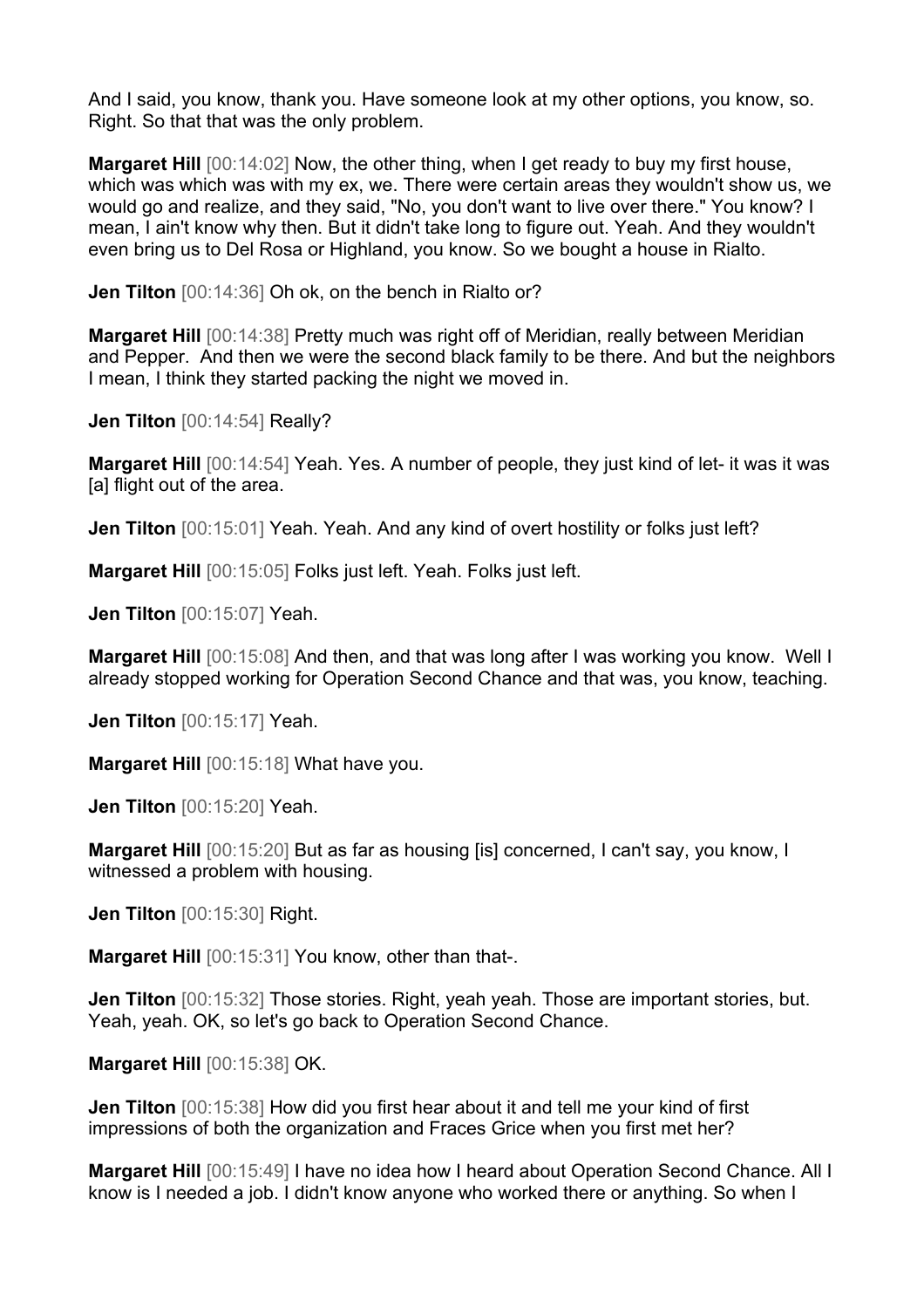showed up, Wesley Jefferson, who is since deceased and was very influential in the community, gave me the shorthand tests. And, you know, I could easily do shorthand over one hundred words a minute, but I could not do that shorthand test he gave. But but then I knew it wasn't me. I knew it was him. He didn't know what he was doing, which I got around to telling him. But when I left after the shorthand test, I said, "Well, I won't get this job." So I waited a couple of weeks and I called and they said, "Come in." And they did — Wesley talked with me again and he said, "OK, congratulations. You're hired." And then that's when I said, "Thank you." I said, "You sure I'm hired?" And he said, "yes." I said, "Can you tell me who taught you how to give a shorthand test?" He said, "I guess you figured out I didn't know what I was doing." I said, "You didn't have a clue. I said, well nobody talks that fast." And so we had a chuckle over that. Yeah. So when I started working for Operation Second Chance, again, I had no money pretty much 'cause my ex, he was not one who would knock down a door looking for a job, you know. So, um, in the complex where Operation Second Chance was, which was on Mount Vernon near Mount Vernon and 16th Street, there was the beauty supply place, the Kennedys. And I would get my supplies for my hair and the wigs I bought from there. If you go down a little further, Valerie Pope Ludlum who ended up being— well actually Francis' aunt and also city council member had a little boutique. So she was a hairdresser and in her shop; she had a boutique. So I probably still owe her money, but she would just do my hair. She said, "You can't go to work looking like that. Come get your hair done." And she would let me have clothes, you know, on consignment. And so I did that. And then a little further down there was Bob Parker who had Hudson's shoes. And so that's where I got my shoes from. And, um, and that's where I bought my first car: from him. He for some reason he had. it was -I don't know, I think it was an old Ford. But — nineteen fifties Ford — but I bought it either in January or February and I didn't know, you know, you don't think about checking on air conditioning. And the car didn't have air conditioning so I had to get rid of that, you know, real fast. So that was it. But I encountered Frances was a workaholic. Yeah. I still, I still remember the New Year's Eve that we couldn't go home until we finished some contracts. And so when the New Year rolled in we were all just this working 'cause Frances said, "Nobody gonna leave until these contracts are done," or whatever, whatever we had to do. There, I know it was the end of the year report, they had to go in. So we got along, we got along quite well. She knew what she wanted and she insisted on getting what she wanted, which was, you know, good for the company. But at some point, I remember getting angry at Frances. Again, I don't know if I was angry at Francis or what. But I went to my office and I typed my letter of resignation and I was scared to give it to Frances. So I waited until the next day. And before she came in, I put an envelope, put it on her desk, and so she called me on the intercom and she said, "Can you come down and see me?" And so I went to her office; she hadn't opened the envelope. She said, "What's this?" And I said, "Well, I think you should read it." So she read it and she looked at it and she looked at me. She balled it up and put it in the trash. She said, "Now get back to work." And I said, "Yes, ma'am." And that's what I did. And so that's where I worked until I got the job with [the] school district. And she was happy that I got the job in [the] school district 'cause she was a big one. And she was a part of the League of Women Voters. And so I would travel with her. The other interesting thing is I remember the first time we came up here to Serrano, which is just right around the corner, there was nothing here but a school and orange trees. I said, "Who in their right mind would build a school up here near these orange trees?" And never thought I would live up here. But she— I learned a lot about civil rights. I knew a lot of things that she was doing for the community. I was aware of many of her fights with people in the community and her fights with people, you know, who just felt her dream was unreal.

**Jen Tilton** [00:21:16] Yeah.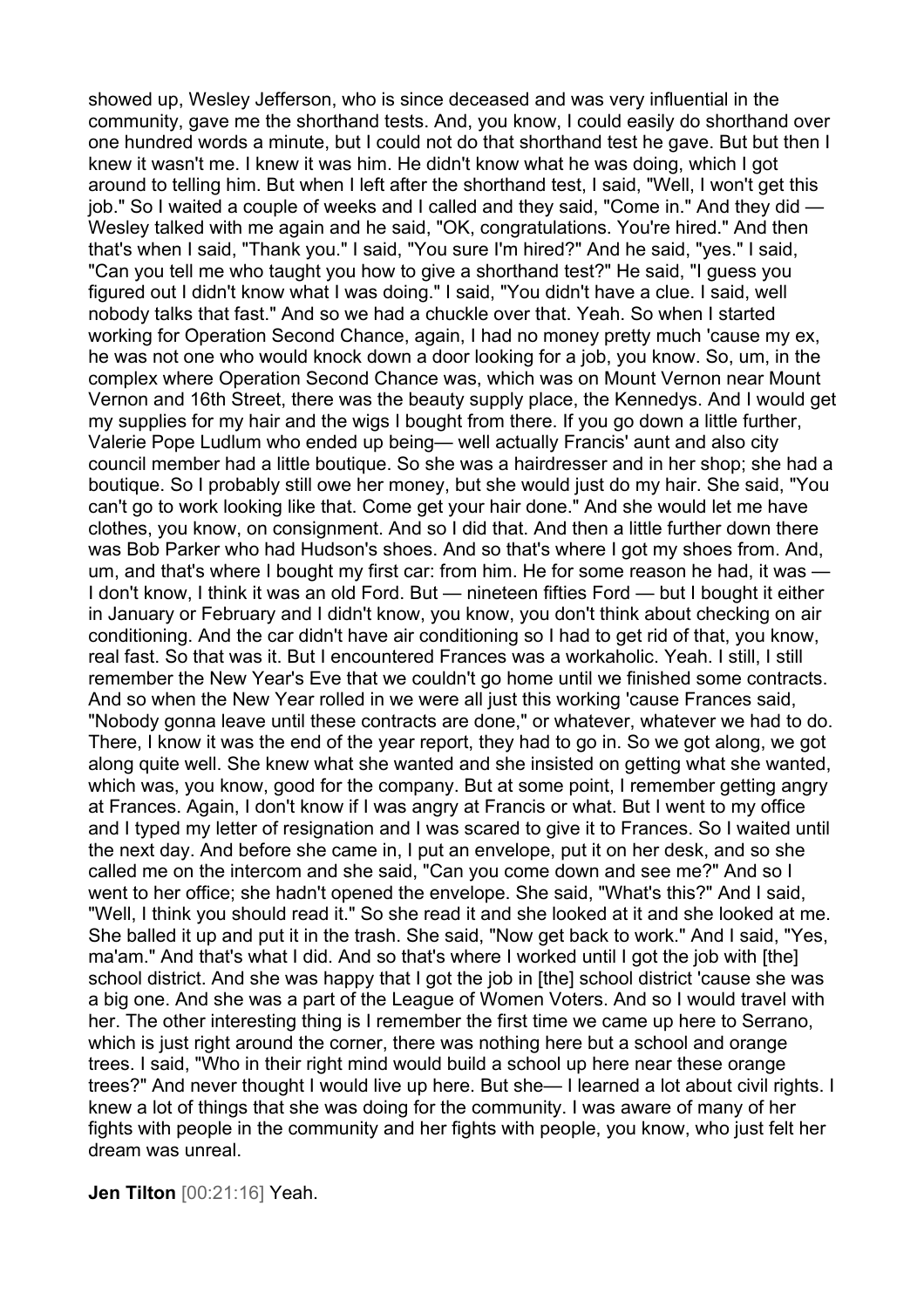**Margaret Hill**  $[00:21:17]$  So my first involvement— so when I was in Virginia, I don't remember doing any volunteer work. I probably did at the church and... but I don't remember doing any nonprofit type stuff. So when I got here, one of my first political things was walking and passing out fliers for Bob Holcomb when he became mayor,

**Jen Tilton**  $[00:21:47]$  Oh when he was running for mayor?

**Margaret Hill** [00:21:47] When he was running for mayor the first time.

**Jen Tilton** [00:21:50] Oh yeah. What do you remember about that? That seemed like an important race.

**Margaret Hill** [00:21:52] It was, I'm sure. But I knew Al Ballard was the mayor, the outgoing mayor, and because of things that Al Ballard had done as a result of the Watts riots and the spillover here, that I was supportive, even though I didn't know Bob Holcomb. But Frances said, "We need to get out and walk. We need to let people know he needs to be the next mayor."

**Jen Tilton** [00:22:20] Can you tell me what- how did Ballard piss so many folks off in the Black community? I read a little bit in newspapers, but tell me from your perspective.

**Margaret Hill**  $[00:22:28]$  The only thing you know, I can remember he... the big thing in the community was when people say you need to hire some Black firefighters, you'd probably read that one in the paper, where you say, "The only thing Imma have black on a fire truck is a gun" or a shotgun or something like that. I didn't listen to city council meetings and I was not that involved, but it just came out that he was a racist. And I have no proof of that. That was just based on what people in the community were saying. But I never met anybody who liked Al Ballard. And believe it or not, when I became principal of San Andreas, Al Ballard was, I don't know if it was a wife or a significant other, but one of the kids ended up over there with me and he would bring him the school. And we had some good conversation but of course we didn't talk about him being mayor, but we talked about other things. And so that was a good conversation. There was some good conversations, but that's all, all of my information about him are more or less hearsay. The thing that I remember that, you know, about "the only thing black being on a firetruck." So I do remember that. So I stayed with Operation Second Chance from January of 1970 until July of 1971.

**Jen Tilton** [00:24:05] Ok, alright. So that long.

**Margaret Hill** [00:24:06] Yeah.

**Jen Tilton** [00:24:07] Now tell me a little bit more about the organization first. I mean, when you were working with them, what was the work of Operation Second Chance and what was her vision of really- what was she trying to build in the community?

**Margaret Hill** [00:24:20] Her vision was to empower youth and work with young — that was her primary vision. She just wanted young people to do the types of things they need to do to move the world. And so she had a youth group called... shoot. Why, I don't even remember the name of the youth group, but in there some leaders came out of that. I remember she had to go to the school district. She was a good friend of Jerry Pettis, who was a congresswoman at the time, and there wasn't much Jerry wouldn't do for her. And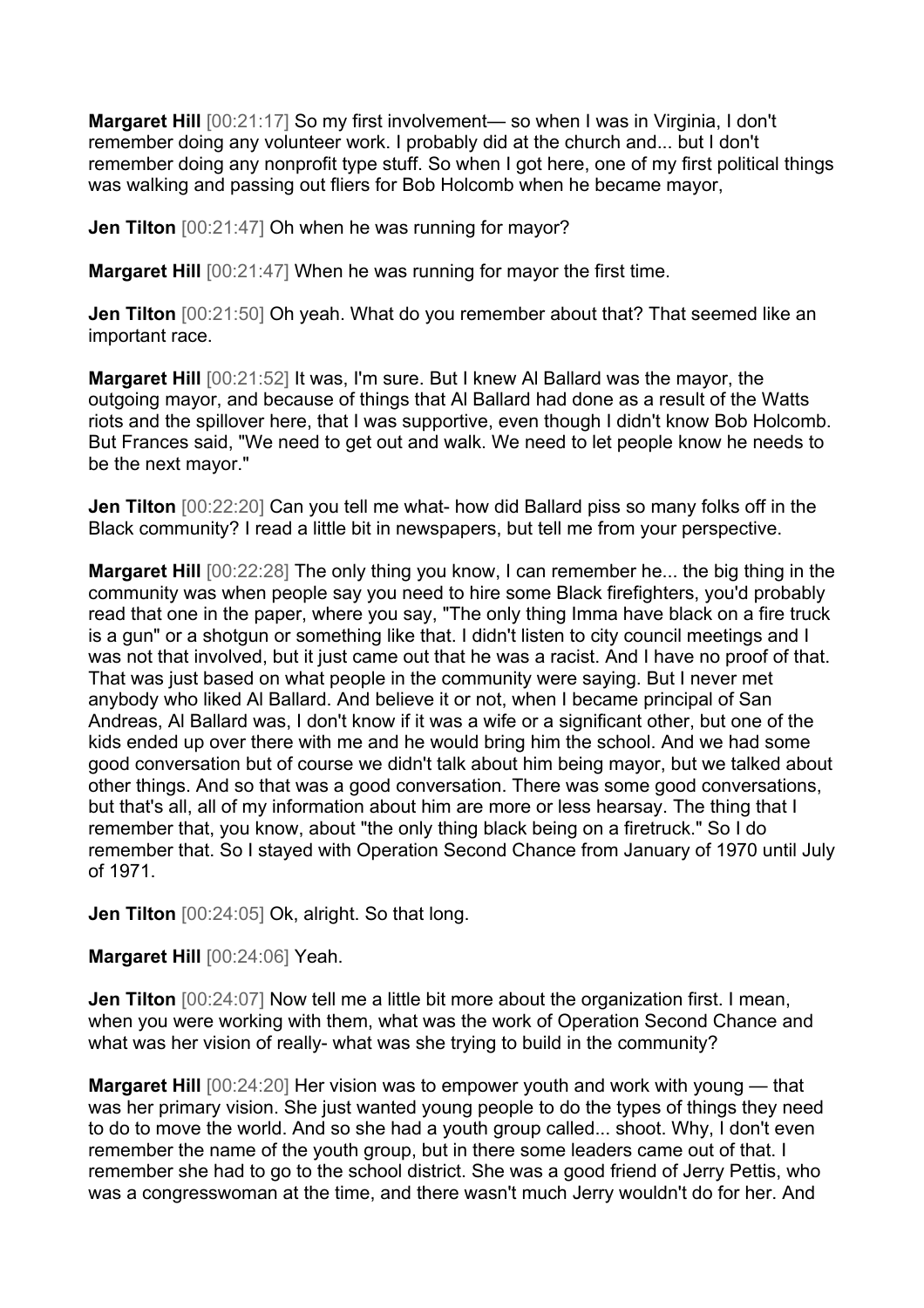he arranged for either eight or 10 kids from the West Side to go to Washington, D.C. and to the capital and do those types of things. Kids came back, schools wanted to mark them truant and not give them credit. And so she got involved in that and so that changed. So that was her biggest push yet, this youth group. And she wanted them to just stay in school, get an education and move on. And then she got into the business entrepeneur. And so she started another program that would help businesses, you know, get the capacity [so] that they could be successful. And so that was the second one. The third one she decided she wanted to do a training program so that young women especially could at least if you couldn't get anything else you could get a clerical, something in the clerical field. So she set that up, and those were the biggest. You know, she did some other things, but those were the big ones.

**Jen Tilton** [00:26:28] Yeah.

**Margaret Hill** [00:26:28] Yeah.

**Jen Tilton** [00:26:29] You mentioned that a number of leaders came out of those organizations. Can you tell me a little bit about some of the leaders that came out of Operation Second Chance?

**Margaret Hill** [00:26:35] Well, Kenny Hobbs, who was a part of the youth group, became the city manager in Hesperia. He now lives in Palm Springs, and he owns a casino someplace in the south. Um, I spoke I, I don't talk to him often but I spoke to him right after Frances died. Keith Lee. Keith Lee was in pretty much, not the top, but he was in high management for the county of San Bernardino. Greg Nash became a firefighter, Van Howard, he's a local photographer around here now. Um...

**Jen Tilton** [00:27:29] So those [folks] were kind of in her youth group

**Margaret Hill** [00:27:31] They were in the youth group.

**Jen Tilton** [00:27:32] Yeah.

**Margaret Hill** [00:27:32] I even heard from one person who contacted me — and I hadn't heard from him in 30 years — contacted me during the last election because either his daughter or granddaughter was running for some political office. But I don't know what he was doing. And then there was Armando Maina who he started doing some things at the state level. So when Francis... So that's it. I mean, she didn't save them all.

**Jen Tilton** [00:28:11] Right.

**Margaret Hill** [00:28:11] She didn't save them all, but she saved a lot of them, got a lot of them through.

**Jen Tilton** [00:28:14] Yeah. You mentioned earlier that you knew a lot of the fights she had been involved, the struggles. Can you tell us some of the stories to kind of help understand the role? Because she ran this organization, but she did so much else in terms of activism in the community.

**Margaret Hill** [00:28:31] Yes. Well, you know, she pushed again for the integration of the schools. And I was with her at the courthouse when Judge Egly made his decision. You know, we weren't allowed in the courtroom, but we were in the courthouse when that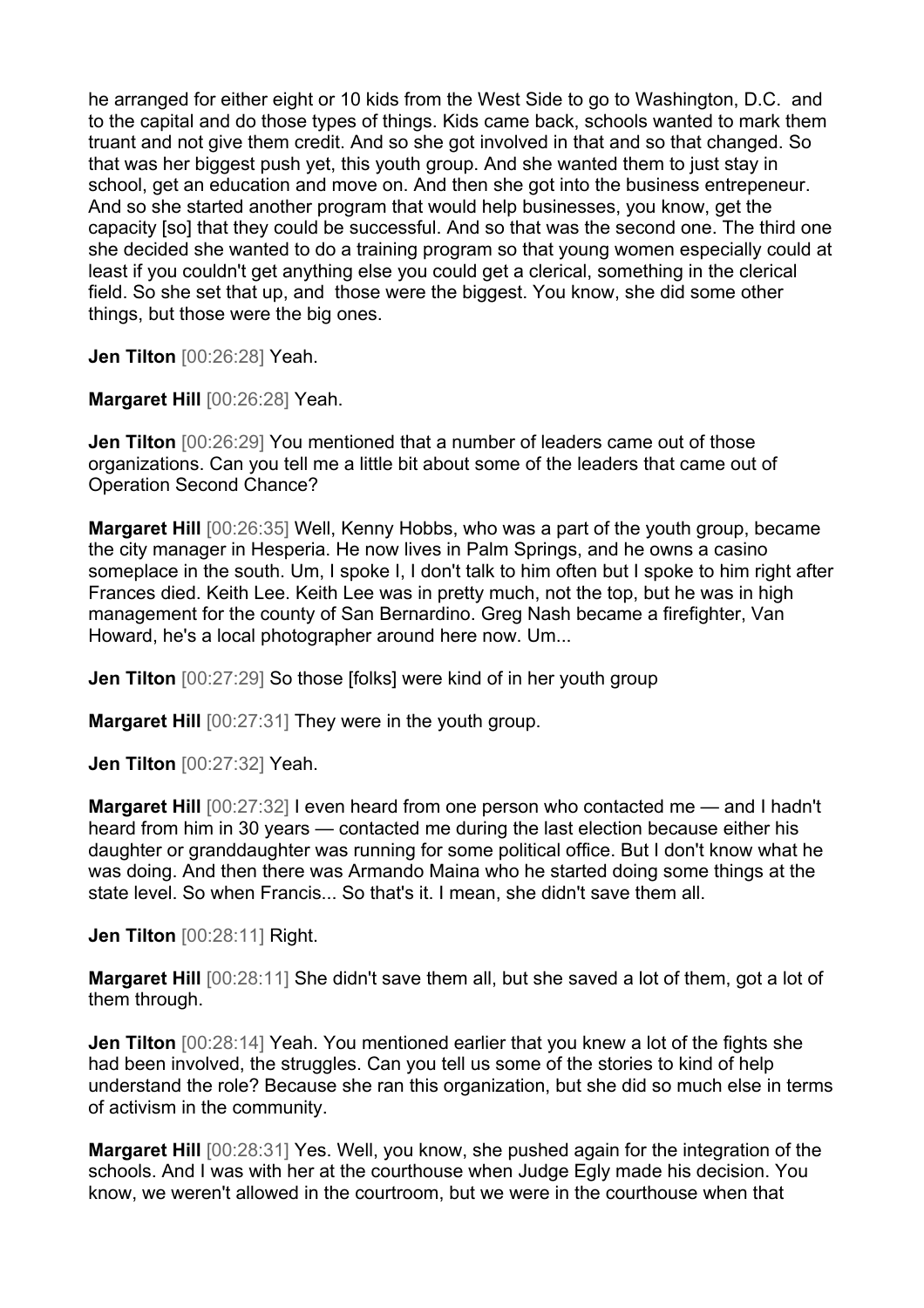happened. And so she was always fighting for students, as well as the need to hire Black teachers and administrators. She really pushed that a lot. A lot of people didn't know that but she did, you know. Behind the scenes, she did a lot of pushing on that. She had a dress shop where she sold African clothes, she worked a lot with — his last name is Smith, he was killed in a car accident — but he did a doll called Shinada — Shinada? Shi-Shinana Dolls? It starts with an S, Sh-something. Shi-Shidada Dolls or what have you.

**Jen Tilton** [00:29:42] And was that like an early sort of kind of Black pride doll?

**Margaret Hill** [00:29:45] Yes.

**Jen Tilton** [00:29:46] Yeah.

**Margaret Hill** [00:29:46] Yes, exactly. So we moved out of the Mount Vernon and 16th office into a house on Base Line, and that's when she really started the school, you know, training people to be secretaries and clerks.

**Jen Tilton** [00:30:05] What was that? On base line, on base line. It would have been either one or one or two houses, you know, where I am, a poor, polla Amphipolis, a baseline. And, um, Mt.. Mount Vernon. OK. OK, yeah.

**Jen Tilton** [00:30:22] So a couple houses and

**Margaret Hill** [00:30:23] a couple of houses there. Yeah. There was a barbershop realtor and then I think this house was next door to that. OK, and so you know, we moved into that and then that's when she got the funding to construct the two buildings on Highland Avenue and she had to go back to D.C. quite a bit, you know, on that. But she she got it done. She got it done. But it was also during that time and I didn't understand why she was fighting so hard, because I didn't understand that much of the political era. But the city ended up with the property,

**Margaret Hill** [00:31:08] The city ended up with the property. And so and I don't think there was a lot of support from the community, you know, out there to support her at the time. And so she started that training program and in those two buildings. And I just think Frances just got tired because she lived in San Bernardino the whole time. And that's when she moved to Redlands, I think. Yeah, yeah, yeah.

**Jen Tilton**  $[00:31:40]$  Now, the school campaign to bring us back to that for a second was a very long campaign. Right. The desegregation campaign, that court case, I mean, they started it in the mid 60s and then the court case finally ended way later, right? Yeah, it was. And it was in the 70s, like in the mid to late 70s, that it was completely done. Right. So I guess I wonder, having been watched some of that with her, what made it such a long fight? And what do you remember about that sort of struggle? Because I think the kind of opinions, even in the West Side black community shifted a little bit over time and there were these divisions between organizations, she said in her interview with the archive at some point that like she sued the NAACP and then I didn't understand that. So so I wonder if you can help us understand.

**Margaret Hill** [00:32:36] I don't know about, I don't know about the suing of the NAACP. I simply I don't know anything about that. I seemly heard, you know, about it. But I can't give you any any background, because at that time we had the NAACP, we had Urban League, we had James Farmer's program. I can't think of the name of it. Yeah.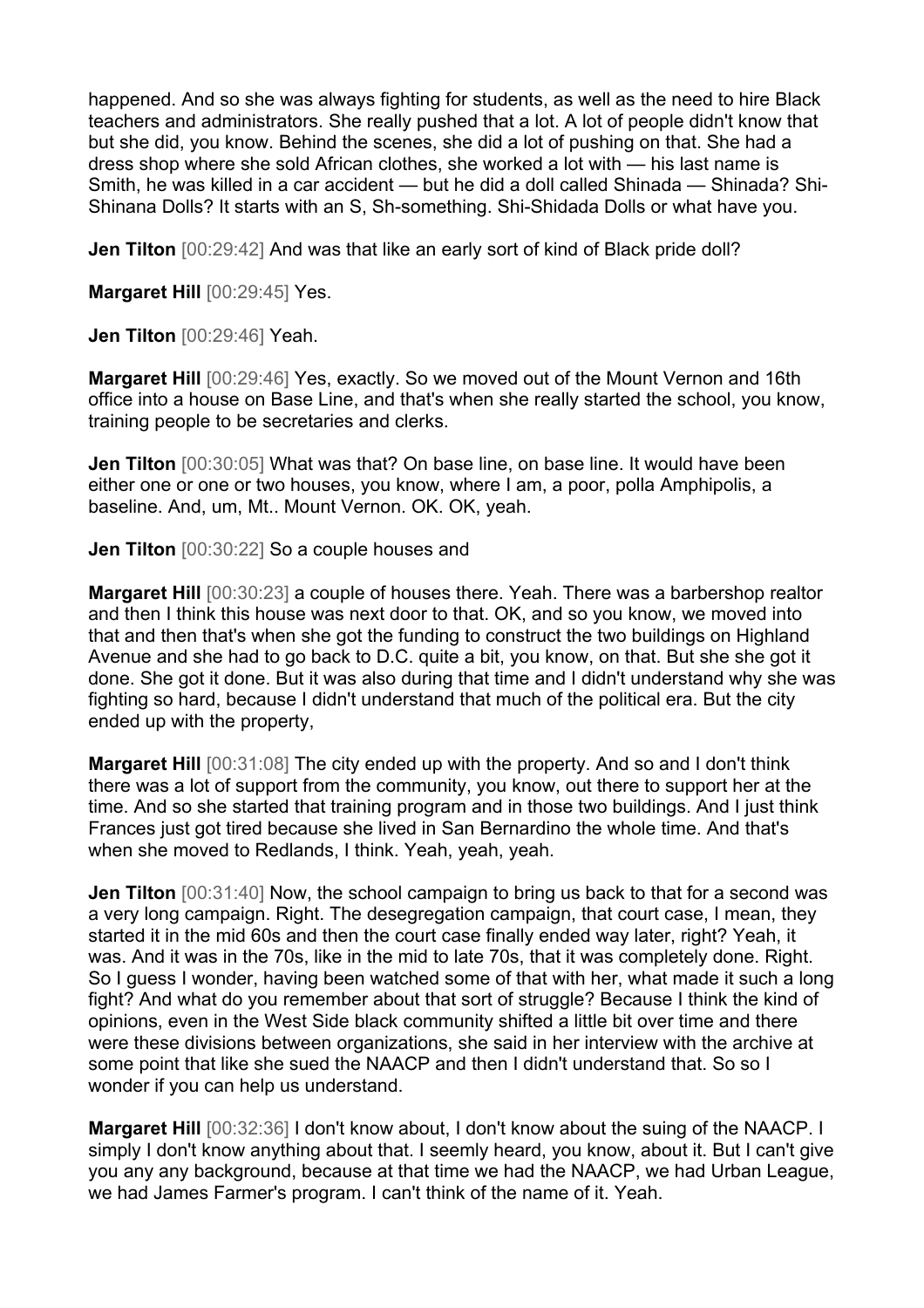## **Jen Tilton** [00:33:08] Yeah, CORE?

**Margaret Hill**  $[00:33:09]$  Yeah Core. And so I so I didn't know a lot about what was going on with any of that. We always had. We always laughed because when Frances, once the decision was made by Judge Egly and they were able to bring the busses in, to bus the kids, the bus was full, and she still had to drive her son to school because there was no room for him. So she always said, I did all the fighting and I couldn't even get my own kid on the bus. And so. But I don't remember. I know there was some dissension in the community, but that's one thing Francis didn't talk to me much about.

**Jen Tilton** [00:34:03] Yeah, right, right. When you got that decision down and you were with her at the courthouse, how did she what do you remember about that moment?

**Jen Tilton** [00:34:10] I remember Francis saying, yes, yes, yes, yes, yes. And then we were all clapping because we knew it was good news. Yeah, yeah, yeah, yeah.

**Jen Tilton** [00:34:22] And do you remember sort of so there was then some busing and some kind of process of some integration. Did you feel like was she sort of satisfied by that outcome or did she sort of continue to fight for more changes in the school?

**Jen Tilton** [00:34:38] Well, I think she was pretty satisfied at that point with that. But, you know, as you talk about the longevity of getting that through the the the school board, that was very conservative, you know, for the most part. Yeah. So that in itself, you know, created some concerns. But, yeah, she always would. She she always did fight for the schools. But the emphasis after that was put on youth leaders and then and she was to get to create these jobs for people. Yeah. Yeah. That's what she. Yeah. Her focus was on after that.

**Jen Tilton** [00:35:20] The one thing I don't know. So I think Operation Second Chance got some money from the federal government right through in part the expansion of the war on poverty programs and funding coming into the city. And as I've been trying to read about it a little bit, I see that the Delinquency Prevention Committee might have been part of that, too. And I wondered if you ever knew much about what that organization did or how it interacted with Operation Second Chance or anything about it. Delinquency Prevention Commission, I think.

**Margaret Hill** [00:35:53] I think you talking about dependency dependency.

**Jen Tilton** [00:35:57] Yeah, maybe.

**Margaret Hill** [00:35:58] Maybe. Yeah, she was very involved with that. And that was a poor people program. Yeah. They came in on President Johnson. OK, yeah. And so yeah she was, she was, she was there. She Pauline Marillo who was the matron up here on the reservation. Vinne Newman. They were all involved in that in trying to restore know good living conditions for those in need. She was a big part of that. I didn't know I didn't know what she did with that. But I knew she was a part. The Dependency Prevention Commission.

**Jen Tilton** [00:36:43] OK, that's what it was. OK, thank you. Thank you. Yeah. And those are some of the leaders you remember that worked with you OK. Yeah. Well yeah. You can try to dig in more to figure that out. And um, so one of the things I remember seeing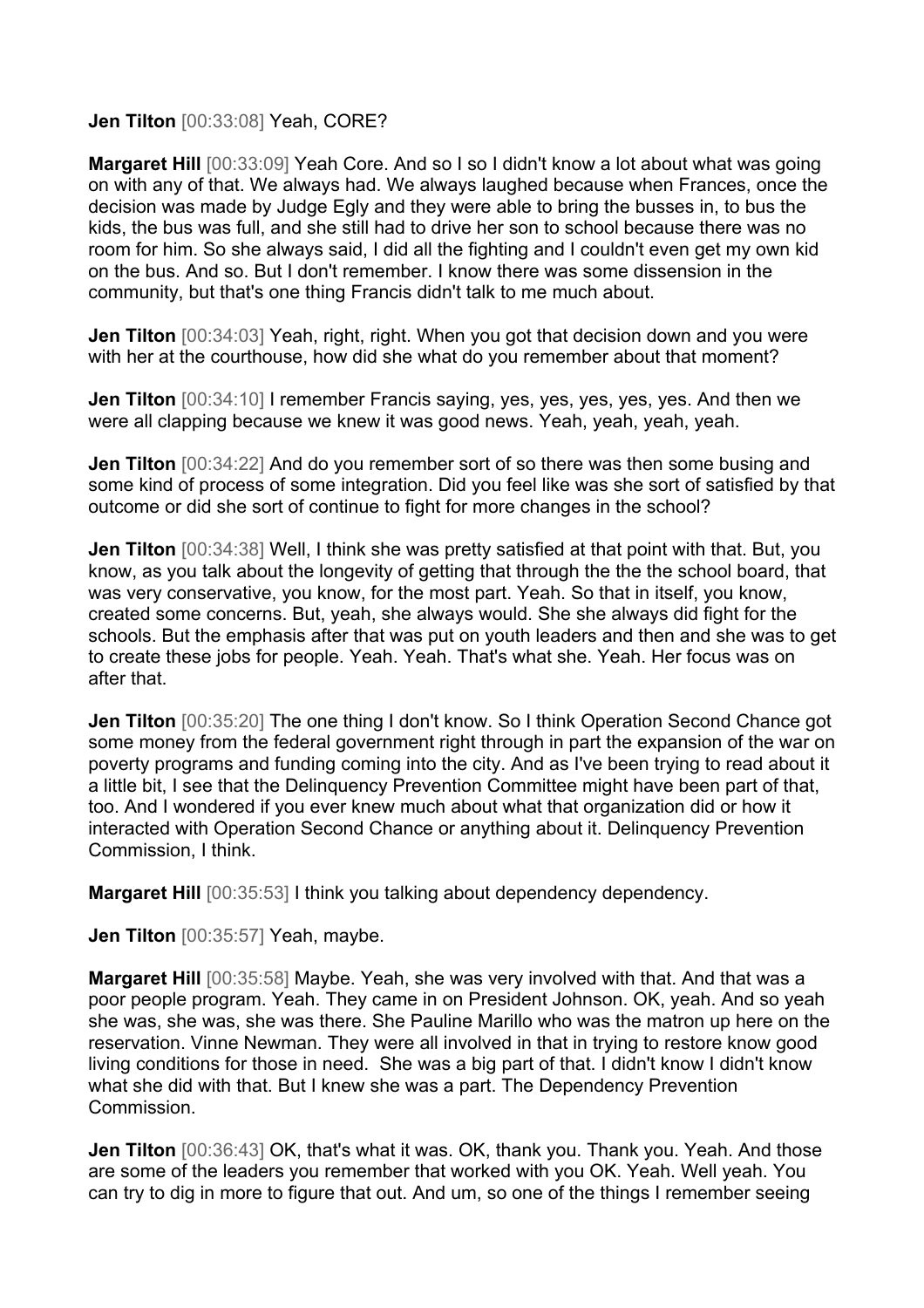the name of also that John Woods had been an organizer with Operation Second Chance. Was he working there when you.

**Margaret Hill** [00:37:06] John didn't work there? John was on the school board. John was the reason I got into education. Oh, really? He was a friend of Bob Hodges who worked for TRW and TRW had Bob on on loan to work with Operation Second Chance as they are trying to empower these businesses and encourage people to go into business and things of that nature.

**Jen Tilton** [00:37:33] What is TRW?

**Margaret Hill** [00:37:36] It was it was a program out of there. It was on the Norton Air Force base,.

**Jen Tilton** [00:37:42] But I can't tell you that's OK. Acronyms

**Margaret Hill** [00:37:48] Yeah, I could find out. So I was doing some work in my office now. John Woods was the first black school board member we had, but they did a recall and then he was out. But, uh, but he was very active. John was very active in the community. Yeah, he was he was active in the community.

**Jen Tilton** [00:38:18] Do you know why there was a recall who tried to recall him and succeeded?

**Margaret Hill** [00:38:21] Um, I, I don't remember. The name I remember was Chuck Chinescu. He's the one I used to talk about who was on the board. There was a Herbert Fisher was his campaign manager. And then when it was time to run again, John didn't make it. So I think there was a big group that had recalled somebody and the reason John had gotten in.

**Jen Tilton** [00:39:00] I see that's interesting. And so during all this time, when you're working out operations, checking chance, you're living kind of in Rialto at that time as well, or you're still living in San Bernardino.

**Margaret Hill** [00:39:13] I was in Rialto

**Jen Tilton** [00:39:15] when we got to. OK. OK. And I know you didn't work with them anymore, but I guess at some operations, check and check got pretty big and built that big building and was running all these programs, got a lot of kind of federal money

**Margaret Hill** [00:39:32] Did a lot they can get credit for, you know, the All American city. Yeah. Tell me about that. Yeah. Frances is the one who's responsible that I don't think they talk about because I don't think they know it.

**Jen Tilton** [00:39:45] But how did she do that?

**Margaret Hill** [00:39:47] Well, there was a there was congregation of people who went to DC to have the city. I guess it must have shown that it was a finalist of something. I don't know what happened, but but they went to D.C. and D.C. turned them down. Frances went back on her own and she said, we are not the best city. But she talked to them about what the possibilities and things were and that's how that came about. Yeah, but she but she's the one. Not too many people know it. I don't think too many people care, even ones who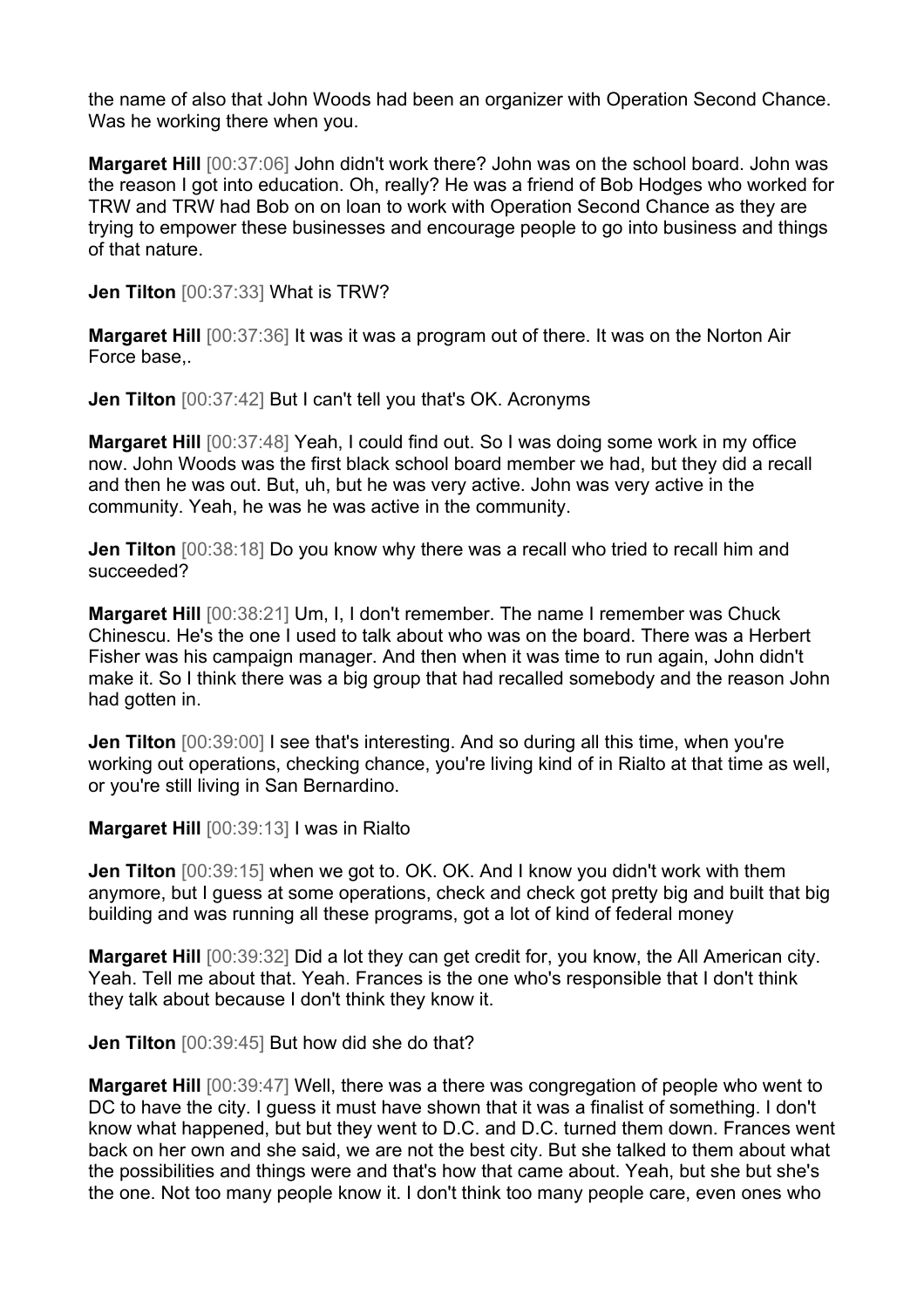know it, because it was Frances cause Frances. She's she didn't have a whole lot of you know, I guess she had more political enemies than friends.

**Jen Tilton** [00:40:41] So why.

**Margaret Hill**  $[00:40:42]$  But because she was I think a lot of things that happened with Frances. And it's a culture of black people, you know, the minute you start doing things and it happens even to this day, people will say, "Where did you go to school? You know, where you get a doctorate from?" And you know, they want to know all things. Frances had a high school education and and she was dealing with people on the westside with college degrees. And sometimes you bump heads because, you know, you think of it and you think of things at different levels. And then Francis was a doer. So if she thought about it. She would do it. Other people thought about it. They waited for others to do it. But even with giving her the Black Rose Award, it took a while. It took a while. And I proposed giving her that award because I work within her and I saw the struggle and a lot of both her kids and all of that. And I was saying we need to honor this woman. But there were people on that committee who felt we shouldn't do that. But so she was even building and building and getting it to be a career training. She went back to D.C. and I understand she grabbed both sides of Hubert Humphrey's desk and said to him, she said, I need money to set up a program to train people in my city. And he said, "We don't do careers. It's not what we do." And she said, she grabbed both sides of his desk, and she said, well, you need to do this. So, Frances said, "I guess I scared him because we got it, got the money to do it. Yeah. So that was unheard of, you know, unprecedented.

**Jen Tilton** [00:42:53] So it sounds like she wasn't afraid to push either. Oh, no. And sometimes,

**Margaret Hill** [00:42:57] Oh, she went back to Washington, D.C. on a one way ticket to get something done. And I remember saying, actually, you got to be kidding me. She said, no. She says, I'll figure a way to get back. She said, somebody will help me to get back. And she did she got back. But that's yeah. That was Frances.

**Jen Tilton** [00:43:17] Yeah. I know that in those years, particularly in the 70s and early 80s, there were also a lot of fights she was in that were about how the West Side should be redeveloped. Do you remember anything about those fights and kind of what was sort of shaping those?

**Margaret Hill** [00:43:33] I don't remember them, OK, you know, and as I said, once I left Operation Second Chance

**Jen Tilton** [00:43:40] You were less involved.

**Margaret Hill** [00:43:41] Yeah, well, I did teach a couple of classes there. You know

**Jen Tilton** [00:43:46] what you did what you teach?

**Margaret Hill** [00:43:48] typing and short hand nd record keeping, But basically by 1971, my time with Frances with very limited. So so I spent a good year. Yeah, yeah. But we remained friends. Then there would be times we would get angry each other, but more frances at me than me at her because I never knew who I was angry. But she either wouldn't call me if I called her or what have you. And I get worried because I was a friend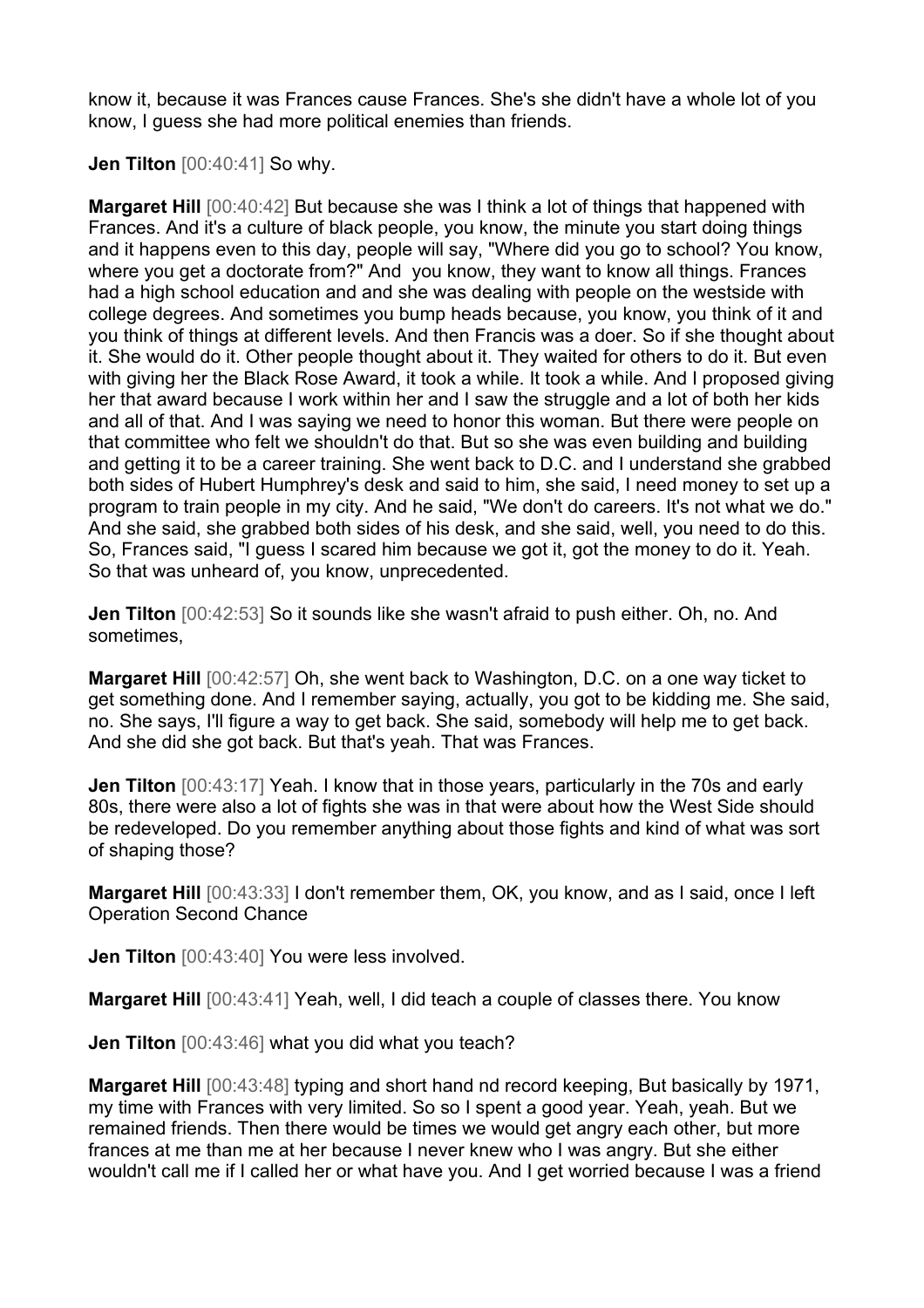of her sister, Marlene. Well, she was Frances angry with you because of blah blah blah. And so it got to the place that, you know, we'll start talking again. Yeah.

**Jen Tilton**  $[00:44:36]$  Um, Amina has told me that everyone has a lot of Francis stories. Yeah, yeah. Yeah. And I wonder if there's any particularly from that time you were working really close to her and the other stories that really stood stand out in your memory that help us kind of understand her as a leader and as an activist?

**Margaret Hill** [00:44:53] Um, well, if she made up her mind to fight for something, she would. She fought to get a school named after Bob Holcomb. And there was a board member said long ago on this board, we'll never have a school named after Bob Holcomb. So Frances just waited it out. And she had already heard, you know, the board member say that. And when I got on the board, Frances called me and said, Margaret got to get a school named after Bob Holcolmb. And she said, you know, the kind of work he did actually. Yeah, I'm very aware of it. And she came down to the school board meeting one night and she wanted to plea for Bob Holcolmb. I had to stop. I said, Frances. I said, Frances, we're going to name a school after Bob Holcomb. And so she was she was pleased. She was pleased when she went to her grave knowing that she had. You know, because, I mean, he did a lot.

**Jen Tilton** [00:46:00] What did he do? Tell me more about kind of what you feel like Bob Holcolmb did for the city.

**Margaret Hill**  $[00:46:04]$  Well, well, for the city or for Operation Second Chance?

**Jen Tilton** [00:46:09] Both for Operation Second Chance and the city.

**Margaret Hill** [00:46:10] Operation Second Chance. You know, being an attorney, he did pro bono work for Operation Second Chance, attended their events, made sure the paperwork and everything was in order attend an event in a lot of events that, you know, Bob Holcomb's funeral service was on the West Side, right?

**Jennifer Tilton** [00:46:34] I was struck by that. Yeah, yeah, yeah. [Telephone ringing] OK, we'll pause and we'll start right back. OK, so you were telling me what Bob Holcomb did for Operation Second Chance?

**Margaret Hill** [00:47:03] Yeah, he was very Operation Second Chance friendly. And he was that way until his children, I think his daughter, one of them went to school and took some extra classes at Operation Second Chance. But he was very involved in the community and very supportive of the community. And whenever Francis called and say, this is a little unrest is over here. Their relationship was so good that he was aware of it.

**Jennifer Tilton** [00:47:31] Yeah, yeah. And it felt so he had very close relationships with other folks in the black community, too, and sort was he seen as a civil rights advocate? Like what did he do more broadly for racial justice?

**Margaret Hill** [00:47:44] He was more of a civil rights advocate than any mayor that I've known. Yeah, yeah. He really was. And for the city, the same thing. He had, there was more diversity in the city when he was there than it is right now. Really.

**Jennifer Tilton** [00:48:02] Really? Yeah. Like in terms of the city government and stuff?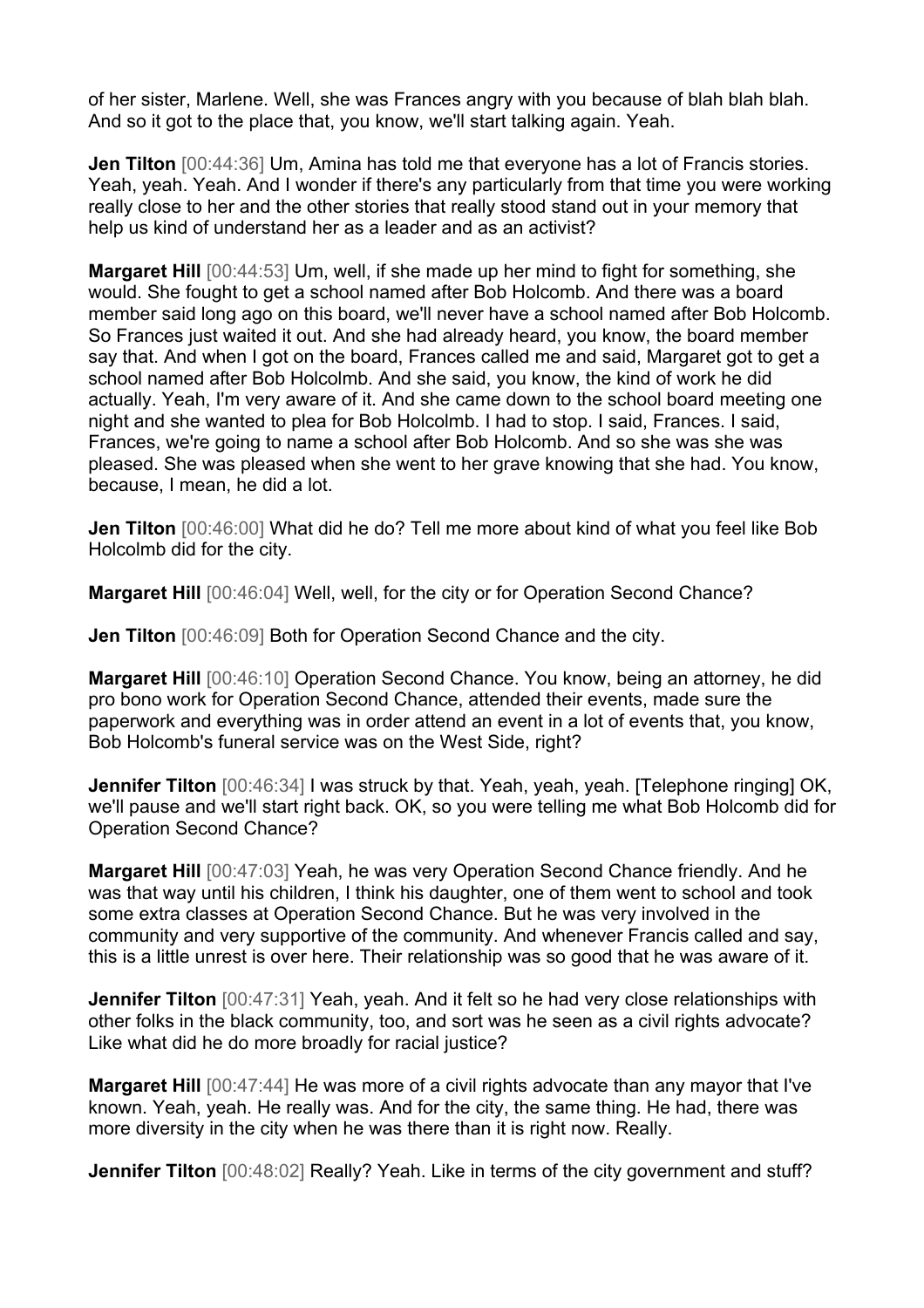**Margaret Hill** [00:48:04] Yes. Yes. And especially in top management. You know, he believed in putting people in who were capable, competent and experienced and that and he believed in putting people who lived in San Bernardino in those positions, which is something that doesn't happen now. Yeah. So he had his share of fights. Um, he and Jim Penman did not get along and. But he had a vision, he had a vision, and he's the reason we have a Cal State San Bernardino here right now, because his push for that and there's a water, something to deal with water that he was involved in that they tried to keep him, keep him out of that. And I don't know that for sure.

**Jennifer Tilton** [00:49:04] OK, that's helpful. What were the other important sort of black political organizations or civil rights organizations that you remember playing an important role in the 70s or early eighties? Do you remember kind of any leadership of the NAACP or core in that early period when you were here?

**Margaret Hill** [00:49:24] No, because I. I was not I was not involved. You know, by the time I found out who they were, I was with the schools and I did a lot of. I was adviser to the Black Student Union, advisor to the Usherettes. I had two or three groups I was advisor of.

**Jennifer Tilton** [00:49:45] So when did you start working at the school district?

**Margaret Hill** [00:49:49] In August of 1971 71.

**Jennifer Tilton**  $[00:49:51]$  Yeah. And then you were at San Bernardino High School from the beginning.

**Margaret Hill** [00:49:54] From 71' to 78'. Yeah.

**Jennifer Tilton** [00:49:57] Mm hmm. So what was that period like for students? What was the BSU doing at that San Bernardino High School then?

**Margaret Hill** [00:50:06] We were doing what we could to let our students know that it was an organization for everybody. And so we did activities where we invite the entire student population because there was a lot of unrest going on right after the Watt's Riot. So we had our share of concerns and we had some uh, actually we had some instructors there who, uh, you know, would have probably preferred being anyplace other than there.

**Jennifer Tilton** [00:50:42] But so what we're seeing since, you know, part of what we're trying to do here is bring those moments to light what were some of those concerns or problems that students would bring to your attention?

**Margaret Hill** [00:51:00] Well, the main thing that the kids were concerned about was walking home because most of the problems, even though the population, the black population always been the smallest population on any campus, but the big problem was with the Hispanic students. And everybody was walking across the bridge, the 16th Street Bridge to get to the West Side because that's where we lived. And so so those are some concerns. You know, we talked about how do you deal with and then just just dealing with the just dealing with the culture of people who just didn't understand black kids. I can remember the day we were on the steps, it must have been about 50 of us taking a photo for the yearbook and one of the secretaries in the office called the Campus Security to come out. And she said they're getting ready to riot. [Laughing ruefully] And and so, you know, we had things like that going on. And then after all of those things, we just have a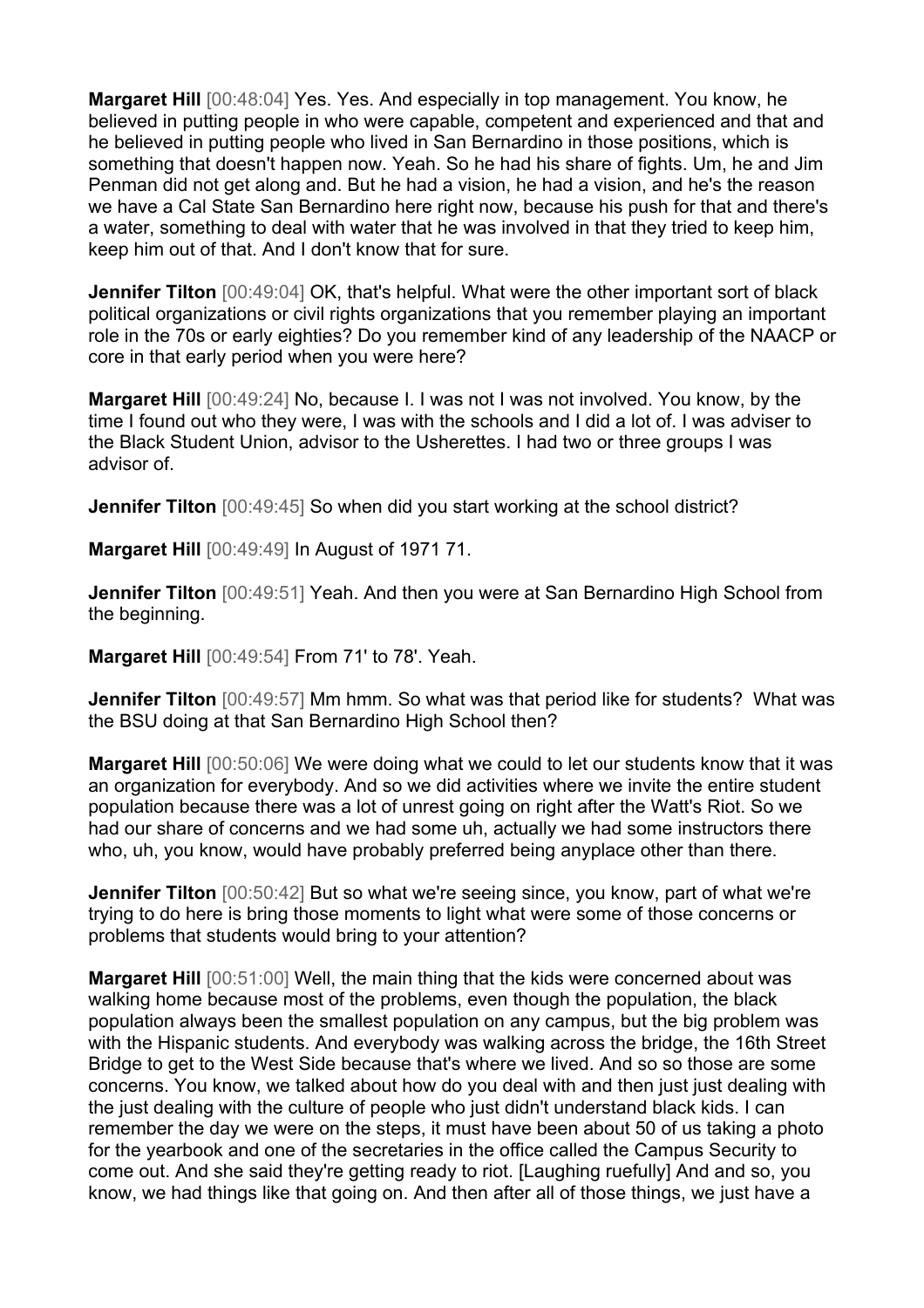discussion, you know, like would why would people do that? We talk about the unknown and and things of that nature. So, yeah, yeah, yeah.

**Jennifer Tilton**  $[00:52:31]$  I'm afraid there's still work like that to do.

**Margaret Hill** [00:52:33] Yeah, yeah.

**Jennifer Tilton** [00:52:36] Um, uh, any other sort of things you remember the BSU being involved in in those early days?

**Margaret Hill** [00:52:40] We, we just

**Jennifer Tilton** [00:52:46] Or the Usherettes? I don't think I've ever heard of them. You said you mentioned the usherettes.

**Margaret Hill** [00:52:49] Yeah. That's the group I was with them for about a year. And and the reason I wanted to advise them, the Usherettes were primarily Anglos, not even Latinos. And so I just wanted to diversify the group. Mm hmm. And and they would they would usher at the California theater for the symphonies and what have you. Um.

**Jennifer Tilton** [00:53:17] And so were you able to do that? And diversify the group?

**Margaret Hill** [00:53:20] And I was able to. But also I found out that there was some of these people down at California Theater that didn't care for the kids, you know, you know, being there. Yeah. So I actually got that for about maybe a year, a couple of years. I don't that's not one of my success stories.

**Jennifer Tilton** [00:53:44] You tried and hit some barriers and yeah. How did you decide to get involved in politics yourself?

**Margaret Hill** [00:53:58] I hadn't planned to. When I retired in 2003, I started getting calls from managers and everybody said, "Margaret, we need you to run for school board." I said, "Don't ask me. I'm not going to do it." And they said, "Come on." And I said, "I'm serious. I'm not going to run for school board." So after being in retirement for three years, I went to work for San Bernardino County School as Assistant Superintendent. And while I was there, things were happening that, you know, I mean, I'm still part of I still want to be part of San Bernardino because I live here and I care about these kids. But I had people calling me about stuff they wanted to do and they were not getting any bites from the district. And one, Feeding America wanted to go to Lincoln School and do a food thing and no one would call them back. So I get a call about that. And I said, "That's one of the poorest areas in the city. Why would we not have people go there to have free vegetables and fruit and stuff for the kids?" So I called the superintendent. And so I think they're still there to this day. And that was in maybe 2006, 2007. Then it was another time again, a guy said, "Margaret, there's a five hundred thousand dollar three year grant and San Bernardino fits it perfect. He said, "I'll write the grant. I know you'll will get it." I called the district to find out, you know, told them about this and they said, "Well, we don't hire anybody for three years." You know. And I'm sitting there saying, well, you don't hire anybody for three years. You hire someone to do the job. If they know it's for three years, they need to get some experience to go out, get a job elsewhere if that's what they choose to do. So they wouldn't do it then. I when the superintendent left and the Superintendent, Delgado, they wanted consultant firms to do a search. They they asked San Bernardino County schools at that time, Dr. Thomas got Dr. Kagome to put him in charge. Well, they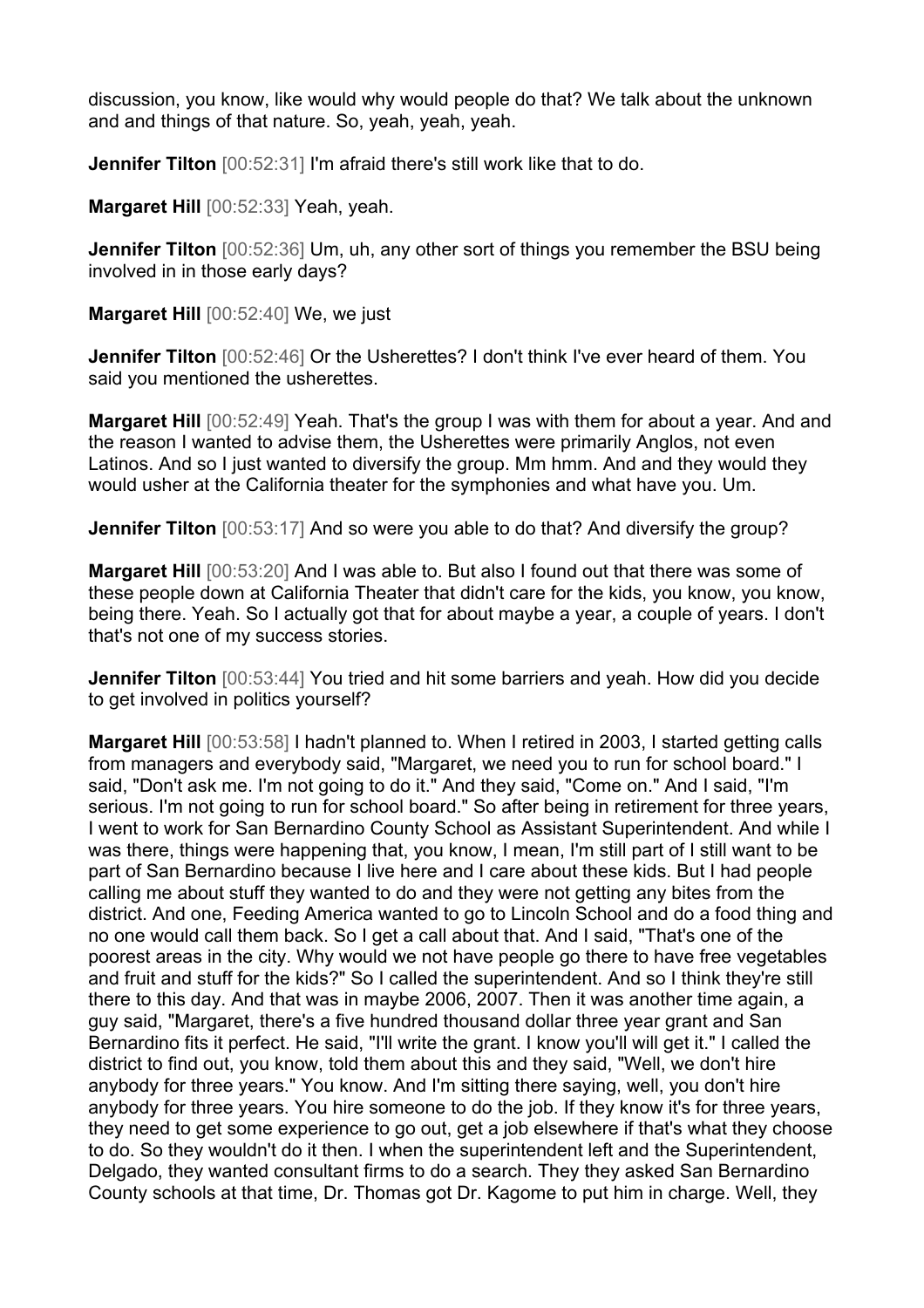decided they wanted me to serve on the committee. I didn't want to do it. And then the superintendent said, "Margaret, you live here. You know, you're more ideal than anybody on this campus working for county schools to do it. So I agreed to it. So when we went over to put in our proposal at the board at the time, just talked about us like we had a tail. And then one community member get up to say, well, you know, "All Margaret is going to do with everything you say. She gonna can take it back to the superintendent. It won't be her voice." So I put in the speaker stood up and I said, "I don't have to be on this committee." I said, "but I don't think it's fair for you not to give the county a chance to look for who's best to come into their county." Because the other two agencies were outside of the county. And so. Well, one of the two at least so well. So we were the last one to interview. You know, once you interview, they can stay in and so they made us number three out of three. We had the lowest contract. They wouldn't give it to us and they said we aren't giving the county anything. So we shouldn't even have to pay for them to come in. blah, blah, blah And, you know, and then the president said "and they haven't hired a minority superintendent," you know, and I'm saying, you got to have an opening before you hire someone. And so this went on and on. So it was embarrassing how they talked about us. And to me, they were talking about me, of course. And so we left out of there and said, "oh, well." About two weeks later, I was at a conference in New Orleans and my husband, who never answered the phone, decides to answer the phone, calls me to say the call came in from school district. He said, "They want you to call because they want to talk to you about who should we select for the next superintendent? Since you answer the phone, when you call them back and tell them it'll be a cold day in hell, before I call them for anything involved. He said. "I'm not going to tell them that." I said, "you don't have to, but I'm not calling them in case they call back. Say she's not going to call you. So I didn't get a call. About a week after I get back, I get this letter on my desk and the superintendent said, "Margaret, see me?" So I read the letter and it said, "we would like for someone from county school to come over and meet with the consultants to talk about blah, blah." So I went to Dr. Thomas and I said, "Please don't do this to me." And he said, "Margaret, I have to. He's said you the best choice, I have to. So I my secretary was out. I went back to my office. They even gave us the time that we could if there was a good time. I went back to my office and I called myself and I said to Brenda and I talked to Brenda Sanchez. I said, "Brenda I said this is Margaret Hill. I got my letter here." I said, "I'll be there representing the superintendent." She said, "oh, thank you." So the day of the event I'd asked this other lady who was an assistant to the superintendent, if she would go with me. And so when we got there, we went to the room that they told us it would be there. And we open the door and the consultant looks at us, you know, like, what do you want? And in there was Ernie Garcia. He was interviewing Ernie Garcia. And so I said I had my letter. I said, "We have an appointment so and so time." And he looked at his list. He said, "I don't have you down. He said "I don't have you down." So I said, "OK." And Ernie said, "I know both of those ladies. They can come in we can do interviews us all at the same time. And so that's how we did the interview. So about an hour later when it's time to leave I get to. Now now, I would have been upset at my secretary because I didn't think she was the best, but I did it myself. So I was getting ready to leave and I said, no, I need to go and check on this. So I go to Brenda, "Do you remember me calling you and said I'll be here?" And she said, "Yeah," I said. "Um, do you know why I didn't have an appointment?" And she said, "what do you mean you didn't have an appointment?" I said, "Well, I was not on the appointment list". And she said, "Well, you need to talk to Jennifer." I said "no I don't need to to Jennifer." I go. "I know Jennifer well enough to know that Jennifer would not take me off the list." I said "somebody told her to take this off the list and I'm not going to put her in a position to snitch on anybody." And I just left. I left. So. So then they. Before they hired somebody, it was that day I had made it my mind to.. this is my long story about why I decided, I'd run for office. That's what made me run for office.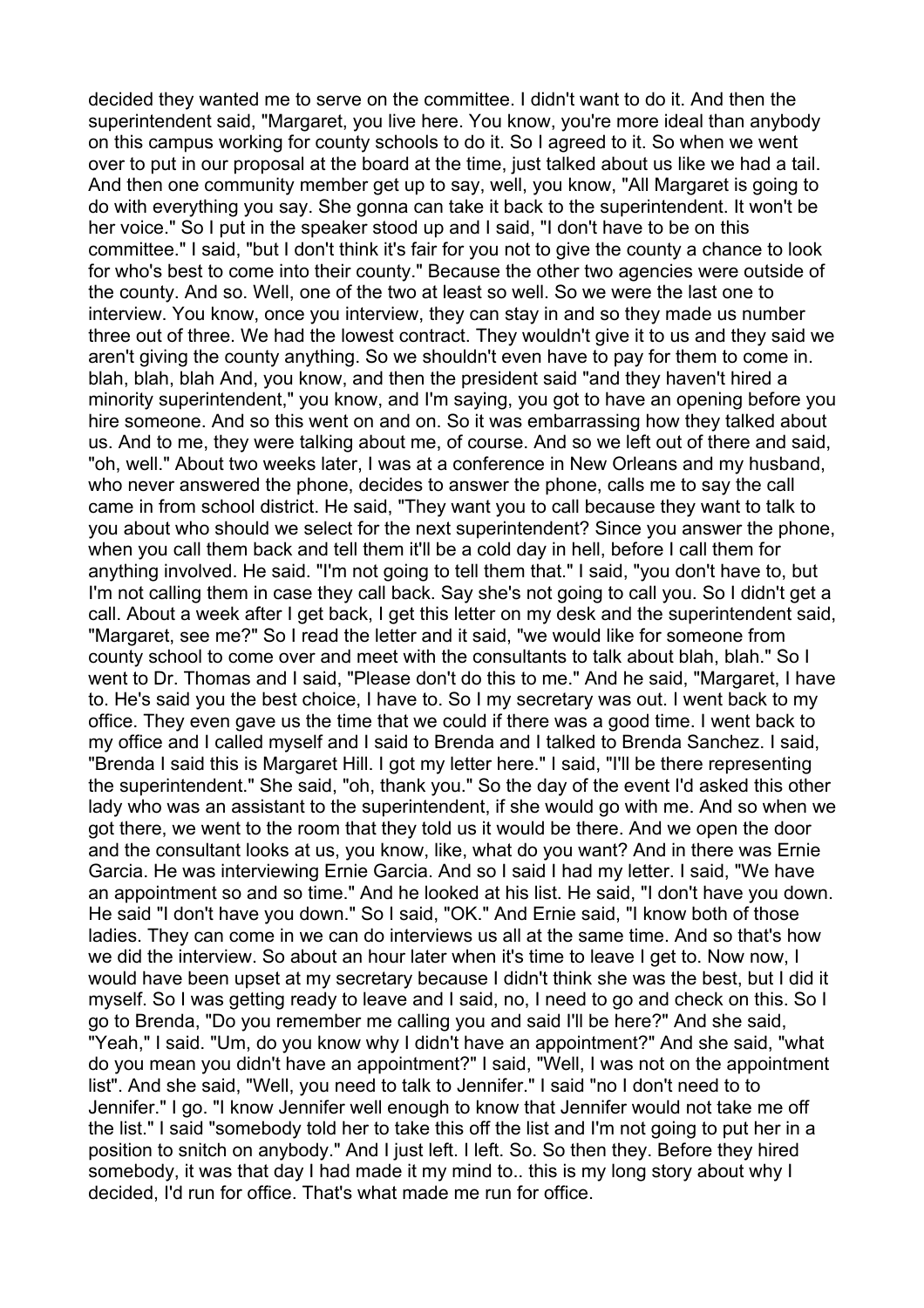**Jennifer Tilton** [01:02:04] So that day you decided I'm running for office.

**Margaret Hill** [01:02:06] Well, not really. That day I went back to work. I was so angry. And one of the guys reminded me, he said, you know, you know he used to told me you used to always tell your students when they said they got a bad teacher, you said you need to go to school, get an education and replace them. He said So if you don't like what they did, you need to run. And I thought about it. So I came home, I talked to my husband and he said, "If that's what you want to do." So the next day I got up, went to work. I met a friend at the lunch at Mitla's and Virginia Marquez, City Council member was in there. And I told him, he said, Margaret you got to run. Then Virginia was there. She's said, "Margaret I'll be your campaign manager. You got to run." By this time I get a call from Mayor Morris, "Margeret you got to run." Now the word's getting around and that was either the last day or next to the last day that you could run. So I said, well, when I get in my car and go down Fifth Street, if I turn left, go to my office, I'm not running. If I keep straight, I just go to the registrar of voters. But then when I get to fifth and E I just went straight to register voters. So then I still wasn't sure that's what I wanted to do because I knew I still had to change my mind. So I got home, I got on Facebook and I said, this is what I did today. And I said I put in the paperwork to become to run for the School Board. I said, I don't know if I made the right decision or not. That was about five or 5:30, by 11 o'clock that night, I heard from almost one hundred people, which most of them were former students who said, you got to do it, you did it first. You need to do for all kids. And then I so then I decided, that's another reason to run, not because I'm angry, but I really ran because I orginally ran because was angry. So then once I ran, they treated me like dirt. The board members. They even took down put my.. I put up signs one night next day all my signs were gone. The next day all my signs was gone. One Sunday night at midnight, there's one person who running for office calls me to say this man said your sign shouldn't have been on this post. And I just want you to know I got it. I said, yes, somebody caught you stealing it and probably told you you better call Margaret. And to this day, I never get to sign. And and then I will go to events, to represent the superintendent, and they wouldn't introduce me. Then they get bold enough to call the superintendent and tell him that I shouldn't be representing him places. And so I came in a night before they did the groundbreaking for middle college high school. So I, I said to the superintendent. I said, what do you have any problem with me being there he said, no, I'll never stop you from going. They just don't want to representing me. So he sent someone else to represent him. So I got there early enough. I could sit on the front row, you know, so that they could see me.

**Jennifer Tilton** [01:05:21] What was behind the animosity?

**Margaret Hill** [01:05:27] Because I have done so much stuff in the community and they knew I knew a lot of people, And a lot of people who knew me, I really no one told me that. But I'm pretty sure that was it.

**Jennifer Tilton** [01:05:36] was it, that it felt like a threat in some ways because you had the kind of base of power in some way.

**Margaret Hill** [01:05:40] Yeah, yeah. So then I just written my first book. San Andreas said we want to host the first book signing. So this is before I decide to run. This was in, I decided in August and this was even September, October, they had ordered all this food. They had made all these signs, they had did all these nametags with my photo on it. They had invited all these former students and everybody. I picked up newspaper one morning and it said, uh, retired educator is having a book signing, which was OK, I thought. But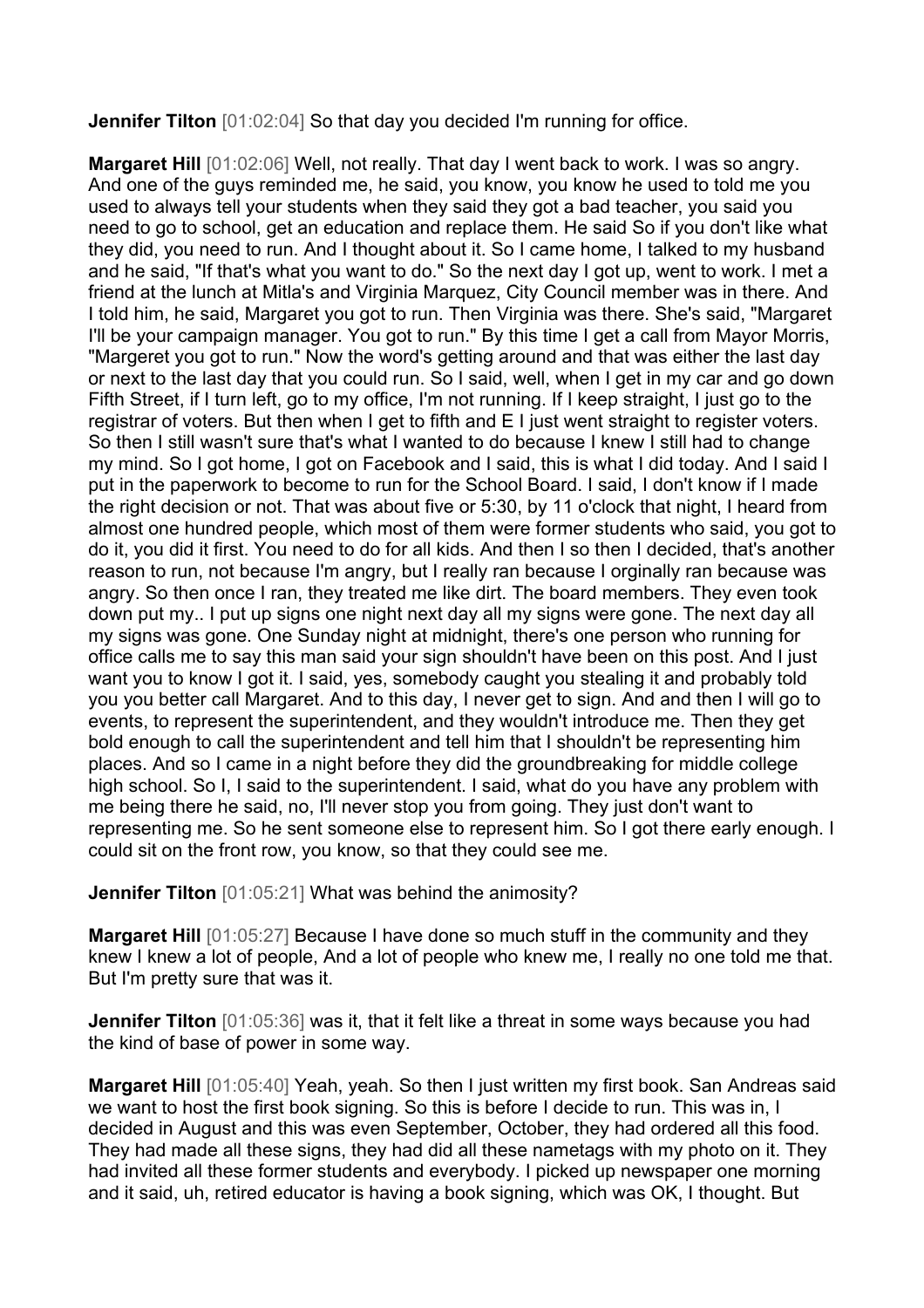then at the very end, the writer said she is also a candidate for school board. You know what I did put newspaper down and sat here with the phone next to me because I knew just a matter of time before the phone's gonna to ring. And lo and behold, and within an hour, the phone rang and the acting superintendent at that time say, Margaret, you can't have a book signing on campus. This is a day before the event. And my only salvation, although I didn't sell, I think I sold 11 books, was the Highland Senior Center let me move over there. But, you know, nobody knew pretty much where to come to or anything. So and I think out of the 11 books, I think one lady bought six and seven. Yeah. So only in about four or five people to buy books. Right. But um. Yeah, but they were horrible. Yeah. They were horrible to me.

**Jennifer Tilton** [01:07:25] What do you feel like. You want your legacy on the school board to be. What do you feel like it's most important that you've been fighting for and trying to make happen?

**Margaret Hill** [01:07:36] The most important thing. The most important thing is making sure every student gets an opportunity to succeed. Yes, that's my that's my goal. And some of the things I get frustrated with now, we talk about the ten percent of the kids who don't make it, which is very important to talk about. But I think if you talk about the 90 percent that made it, that 10 percent would change because they're looking at the success, not the failure. You know, people look at ten percent. Well, that's not many know it's too many, 10 percent too many. Let's take a look at the good things, you know, that kids are doing. So that's what started me writing an article for the newspaper, you know, write an article for The Sun and the press. In fact, my article that came out today or I need to post it on my Facebook page, the article came out today was students should celebrate themselves, you know, and I would just tell them, if you're doing these things, you need to celebrate. If you're respectful to everybody, celebrate, you know, celebrate being you. And so so that's when I started celebrating students. But so that's my biggest goal, just to make sure things are in place so that every student and we know we can only assume every student is not going to take advantage of everything. But I think it should be there for everybody. I know when I was the principal of San Andreas, I had teachers who say things like, well, you know, all these kids aren't going to make it. I said, well, since we know that, let's identify the ones that aren't going to make. Let's kick them out now and then we can give one hundred percent to the rest of them. But no one ever gave me a name. You know, the same thing when being a small school, being an alternative school you weren't supposed to have anymore than twenty five students in a class. Some classrooms had thirty. And I would say and they would say to me, you know, I have thirty students in my class. I said, tell me the five you want me to kick out because I knew only twenty two. Twenty three was showing up every day. I never got a list, but you know, so, so just removing those types of barriers, you know, and making the playing ground equal for everybody. When I got to San Andreas, they had a rule in place that if a student is tardy six time, five or six times, you drop them from the class and they have to go to somebody else's class. And I'd say, I don't have a problem with that. I said, but what happens to the teacher who's absent five or six times. So they dropped it. I always did stuff so they can take a look at it. Yeah, I said, but what do we do with the teacher? I said, we can't have two sets of rules here. And I knew on that campus there were some teachers who were coming in late. And so so I just want to make the playing ground even a good and accessible, you know, for all students.

**Jennifer Tilton** [01:10:52] Do you feel a little bit like the fight you're engaged in now is similar to the one that Francis Grice was engaged in way back then?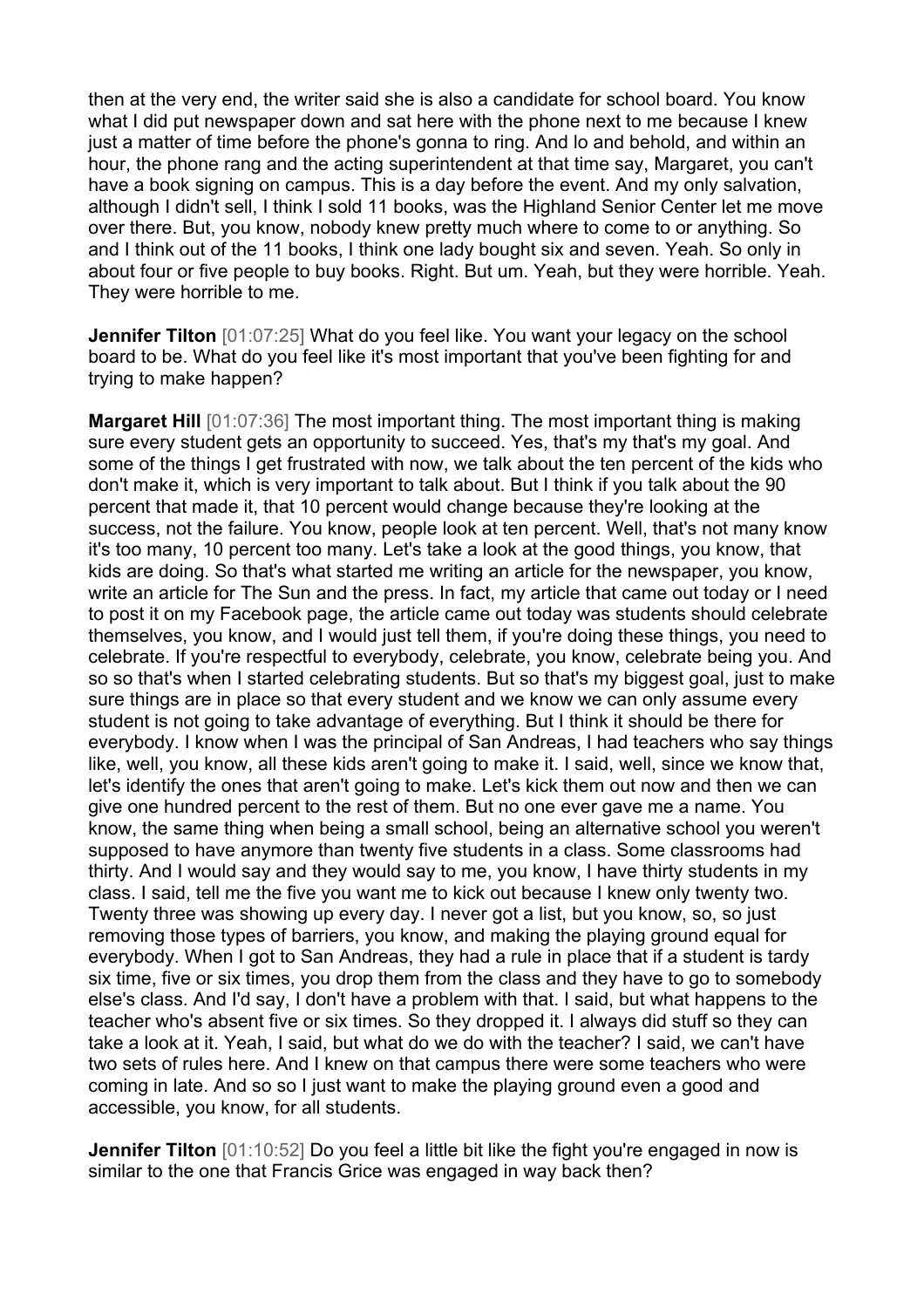**Margaret Hill** [01:10:59] Yeah, yeah. I'm fighting the same fight Frances faught. Yeah, I do. I do feel that. Yeah, it's just a different time, a different day, you know, with different circumstances. But it's still there. Yeah. It's still there.

**Jennifer Tilton** [01:11:17] One thing we've been asking people, because, you know, young people who will listen to this tape in the future are living right now through the Black Lives Matter protests and other kind of movements that are fighting for justice in different ways. And I think it's really interesting to hear folks who lived through earlier eras of social protest to kind of tell us what's it like for you to live through this moment of protest and what are you thinking and feeling about that?

**Margaret Hill** [01:11:48] Well, there's so many similarities it's unbelievable. So many similarities. I know with the pandemic, I mean, even things people blame on the pandemic, kids have gone back to school and there are a number of fights. So people called and said, look, I don't know what this pandemic did, but the kids are fighting, I said they were fighting for the pandemic. I said I went to elementary school in late forties, they were fighting then. You know, I said I don't know what the problem is other than you tell them this is the reason you don't fight. You know, these are the consequences and things of that nature. I said, but, you know, it's still there it's how we deal with it. You know, we didn't have to deal with 40000 students in my whole city. I didn't think there were two thousand students going to elementary or high school. But in fact, I know they weren't. But, you know, I just said that you just kind of got to kind of deal with the circumstances. When everybody was saying, well, I can't wait to get back. I said, get back to what what was going on that was so good. I said, we didn't have 100 percent kids graduating. You know, I said, who wants to get back to that? You know, I said, we need to take a look at the past and build our future. Now, don't worry about what happened in the past. You know, and I feel the same way when they said, look, kids are behind a full year. And I'm saying, behind who everybody was out of school its not like California was out and everybody else was in. I say everybody's out of school. What do you mean behind? You know, I don't I don't see I don't see where that's a big problem, you know, I don't see why that's a big problem at all. I knew when I graduated from high school, I didn't know everything. And I don't think school is set up for, you know, everything at a certain time. But but yeah.

**Jennifer Tilton** [01:13:50] Yeah. And sort of as you kind of watch the Black Lives Matter protest now, you said that it seems a little bit like some of the protests when you were a kid, when you were younger. What does it, what does it seem like to you?

**Margaret Hill**  $[01:14:04]$  With the protest? I'm not a protester. When what's his name? Martin. The one who was killed by a security guard. The young kid in Florida was killed. I can't think of his first name, but I know I got a call from some organizers in Los Angeles. They say, Margaret, we want to come up there and organize a protest and we need your support. And I said, I can't give you my support in organizing a protest. I said I've been there, done that, and I said all I can remember, Jose Belardo having his back, having a problem with his back, thats the only thing I remember from that. I don't remember a whole lot of good. I said. So I don't, I don't protest that way. I said, and the other thing that happens, you going to come up here to protest, you have the knuckleheads going to go out and get arrested. Parents can't pay the rent now. They got to pay to get them out of jail. And I said, someone subject to get stabbed, someone subject to get shot. And I said, if you want to protest, I'll tell you how to protest, I said, if you want to start, because I understand Martin was a B student, college, you know prep, type student. I said, if you want to raise some money, you know, or have donations of money so we can set up some scholarships to say to kids, you don't have to protest to get better. You can go to college,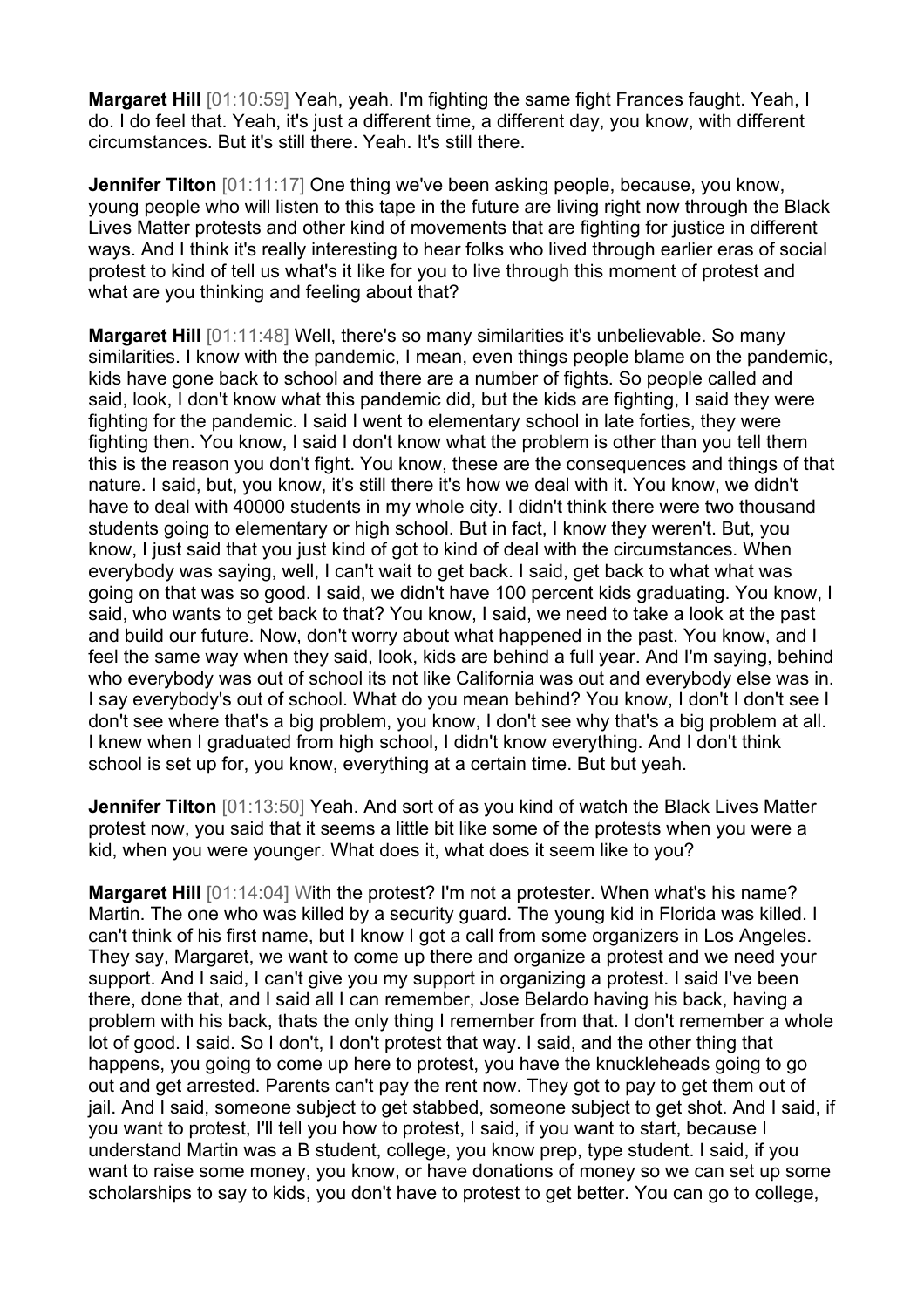you can go to a trade school, you can do whatever you want to, and we're going to pay for it. You know, I said I said that's the way you change the world, you know, not by protesting, but through education. And if you want to do that, I'm on board. And that was the end of that conversation. I said, but no, I'm not going out in the streets and I'm not going to encourage anybody to go out in the streets. Yeah, and I said it's based on what happened in the 50s with me. Right? Yeah, right. Yeah.

**Jennifer Tilton** [01:16:16] That that visceral memory of sort of.

**Margaret Hill** [01:16:18] Yeah, yeah, I see. But I'm not saying I'm not willing to do anything. That's it. But it has to be meaningful to me. Mm hmm.

**Jennifer Tilton** [01:16:25] That's really interesting. Well we have been talking a long time and so I think maybe we should sort of end it there. I guess I'd say if there's any last thing you feel like we didn't talk about that you feel like it's really important either from your life or from that you think maybe Frances would have been writing in her autobiography, which we don't get to have, that you'd like to end us with?

**Margaret Hill** [01:16:54] I wish I had more information on Frances. I was going over to see Frances quite often. I mean, to the extent I had a key to her house, which I guess the saddest thing I regret the most is I didn't go over to get her papers because the caregiver, not the caregiver, the executor said someone else is picking them up and I should have just done it and I didn't. So I feel guilty about that because I could have saved she had boxes of stuff. And as we talked about photos, as I would go through stuff in the house when I found out that she wanted to put her book and get her book done? I would take them to her. Whenever I would go out. I said, oh, look at these pictures I found, and I even had a copy of her son's obituary. I don't think she knew where her's was. So she was grateful for that. So that's the one thing that I regret the most, you know, not being able and knowing I was just a door key away because I had the key to the house. Yeah. And so other than that, she began to share some things with me. And I think I have some on a video. If I do, Jennifer, I'll send that to you. Yeah. Yeah, I'll send the video to you. Some things that she shared with me, but all I can say, she was a great woman. She was a great woman who was not appreciated by a whole lot of people. But but she cared for San Bernardino. Yes, she really cared about San Bernardino. And for someone to give up both of your kids, you know, and I pretty much saw her giving up her kids.

## **Jennifer Tilton** [01:20:17] What do you mean?

**Margaret Hill** Well, because she was such a workaholic, she, both her kids were overweight and Francis would take them to food like 10:00 at night, 11:00 at night, and, you know, it's not time to eat hamburgers and fries and drink Cokes and go to bed. So she loved them. She loved them. But she she fought for everybody's kids and hers didn't come out, you know, the way she wanted them to. So she did, she talked about that, you know, quite a bit losing her kids and. I got the. Um. And I probably keep it forever, but I have. Let me see if I can find it. Did you ever meet Francis?

**Jennifer Tilton** No, never.

**Margaret Hill** [01:20:19] Well, I hope I haven't lost it.

**Jennifer Tilton** [01:20:30] Is it a photo?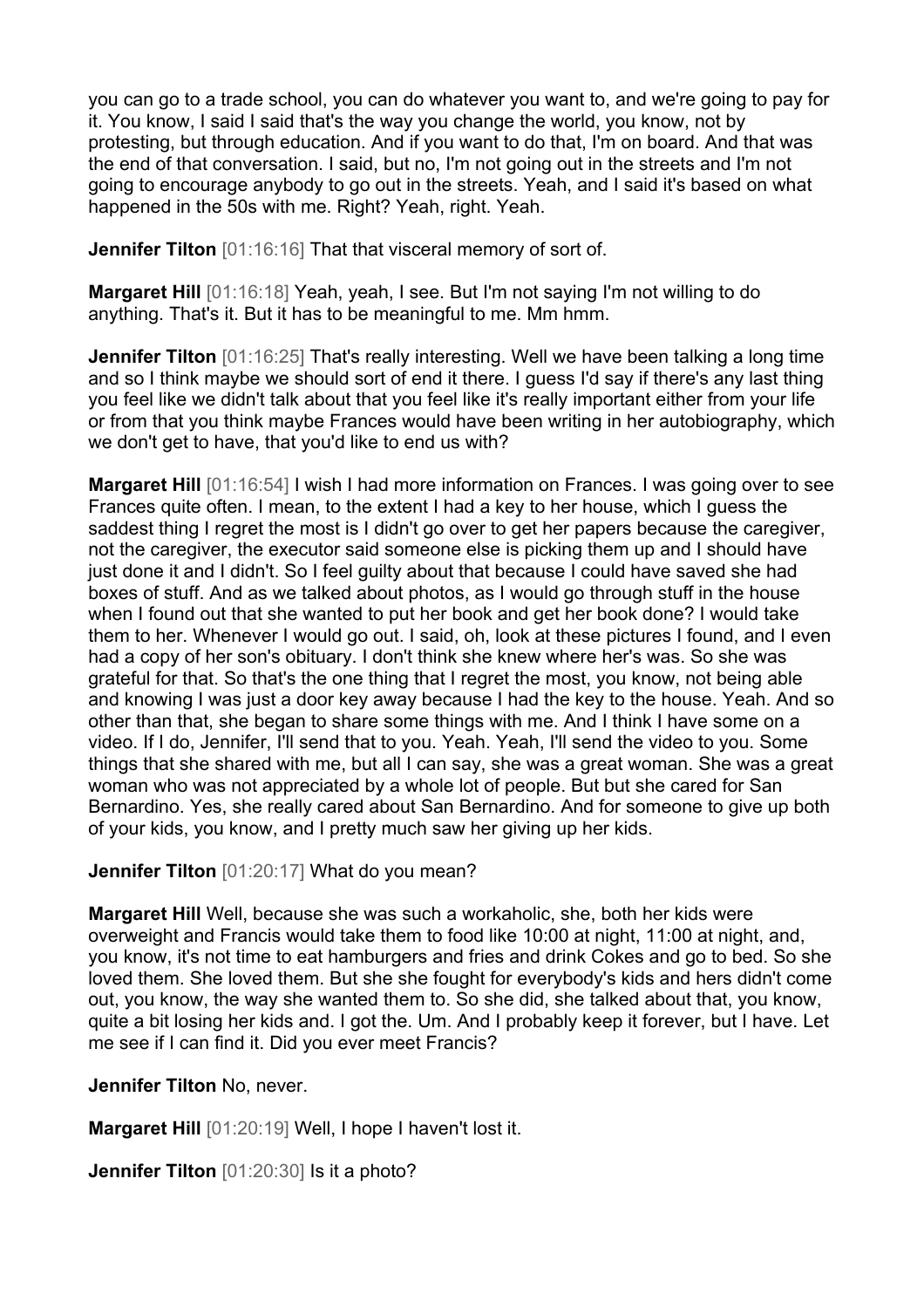**Margaret Hill** [01:20:32] No, it's the last voicemail

**Jennifer Tilton** [01:20:45] What do you remember about it?

**Margaret Hill** [01:20:48] It was just basically her voice. Mm-Hmm. Yeah, it was basically her voice. I'm just wondering over a period of time.

**Jennifer Tilton** [01:21:01] If they disappear.

**Margaret Hill** [01:21:15] Hmm. OK, these were text messages, but I thought I had some voicemails from her, but she died January the.. No, I got a recording from her someplace

**Jennifer Tilton** [01:21:37] She died January when?

**Margaret Hill** [01:21:39] Either the first or December the thirty first She died, um, New Year's Eve or new Year's Day.

**Jennifer Tilton** [01:21:53] And what do you feel like her legacy is in San Bernardino?

**Margaret Hill** [01:21:57] Um, she was a builder. She was what you call a true entrepreneur because she she dealt with things that she didn't have a lot of knowledge about, but she knew how to get it done and she knew how to involve the right people to get it done. Um, that would always be my, that's the legacy that I feel she left, that she was courageous enough to step out there, even though she was out there by herself. You know, she did that.

**Jennifer Tilton** [01:22:35] And and why did Operation Second Chance kind of crumble in the end and not, not be able to kind of sustain itself through the kind of 80s?

**Margaret Hill** [01:22:45] It crumbled because the city wanted those buildings and it was after Bob Holcomb's days. And I don't, I don't know how, you know, what strategy was used. I remember Frances she did I think, she tied herself or had somebody tie herself to a tree when they said they were going to take the property.

## **Jennifer Tilton Really?**

**Margaret Hill** Yeah, it was, it was to that extent. And and I'm going to call her sister..... And I'mma call Marleen and ask what is the story? How did Frances lose that.

**Jennifer Tilton** [01:23:31] Well, see if Marlene would talk to us too, to tell her sister's story, because was she hear during that whole time too? That would be wonderful. She probably was in some of those League of Women, League of Mothers meetings in those early days, even maybe?

**Margaret Hill** [01:23:46] don't know Marlene get involved to that extent.

**Jennifer Tilton** [01:23:49] Yeah, but she would know her sister at least.

**Margaret Hill** [01:23:51] But she would know. She would know some of it, yeah. I will Jennifer.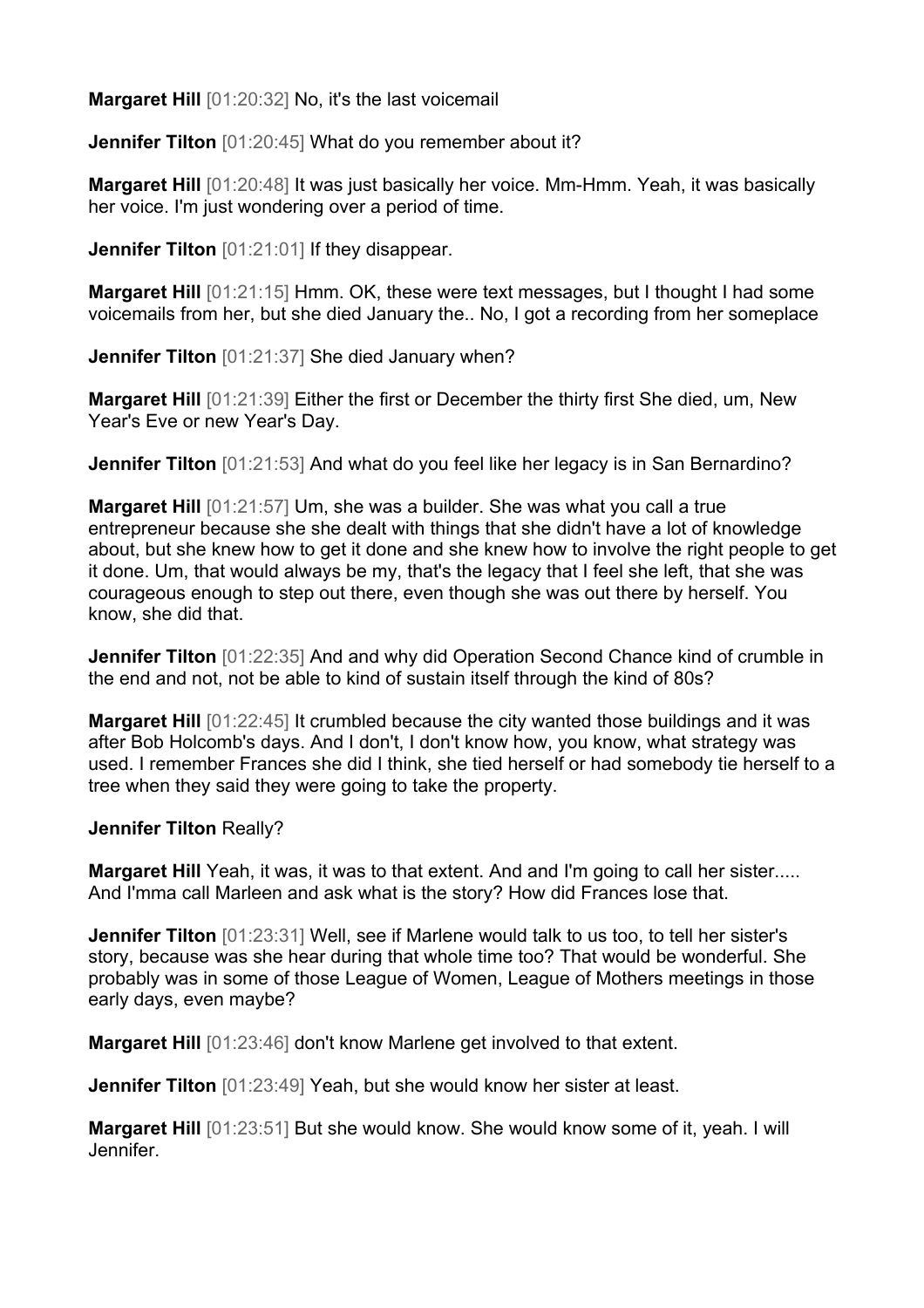**Jennifer Tilton** [01:23:59] Yeah, that would be great. Well, thank you so much for talking to us and telling these stories and remembering. We really appreciate it.

**Margaret Hill**  $[01:24:07]$  Well, thanks. I'm probably 10 years ago, I would remember a lot more

**Jennifer Tilton** [01:24:11] True for all of us. All right.

**Jennifer Tilton** [01:24:19] Tell me about some of the places on Mt. Vernon that you remember some of the businesses, OK?

**Margaret Hill** [01:24:23] There was Geri's Velvet Lounge and I think the place was called Crazy Cow. Top Hat. And then there were a few barber shops there and know Aces was one of the barber shops there. A beauty barber shop with Artelles and Pierce had a gas station at Mount Vernon near 16th. the Kola Shannon was on Mount Vernon. We even had a Bank of America, believe it or not, on Mount Vernon when I got here. Then as you move south, you get into the Hispanic places. I know Mitla's Cafe, Mexico Cafe was down there, I believe, on Mount Vernon. Where else do I remember

**Jennifer Tilton** [01:25:21] You were talking about the Penguin Club?

**Margaret Hill** [01:25:22] OK? The Penguin Club was not on Mt. Vernon. It looked like it was about the size of an outhouse, but it was on Baseline almost across from California Street. And those are the places that I think most people went to. Now, I don't know if I mentioned the Elsa Lounge, which is on Mount Vernon, yeah.

**Jennifer Tilton** [01:25:46] And would these were kind of just social places or would sound like, you know, political meetings and things like that happen at them?

**Margaret Hill** [01:25:53] They were social places. Yeah, social place. Yeah.

**Jennifer Tilton** [01:25:58] And if you have to if you tried to describe what that kind of community felt like in the early 70s when you would kind of walk down Mt. Vernon or go out there, what what did it feel like? What was it? What was exciting about it? What was?

**Margaret Hill** [01:26:10] Well, people were friendly, you know, for the most part. There was still some issues, especially, you know, there were a couple of gang activities going on in this city. So you just have to be careful, you know what you saw and what you do and where you were at different times. But I don't ever remember being afraid to go any place in San Bernardino, you know? I mean, I'm not afraid now to go any place, but I was not there either. Yeah, but I feel I felt pretty comfortable. I felt the places I would shop at on Mt. Vernon and the places I would go to. I felt very respected. Mm hmm. Yeah. Yeah, yeah.

**Jennifer Tilton** [01:26:56] And people really knew each other

**Margaret Hill** [01:26:58] and people knew each other. Oh, and then I forget about Kennedy Barber and Beauty Supply, Bob Parker had Hudson's shoes. Then Valerie Pope Ludlum had a boutique and a a hair salon.

**Jennifer Tilton** [01:27:15] You remember what that one was called?